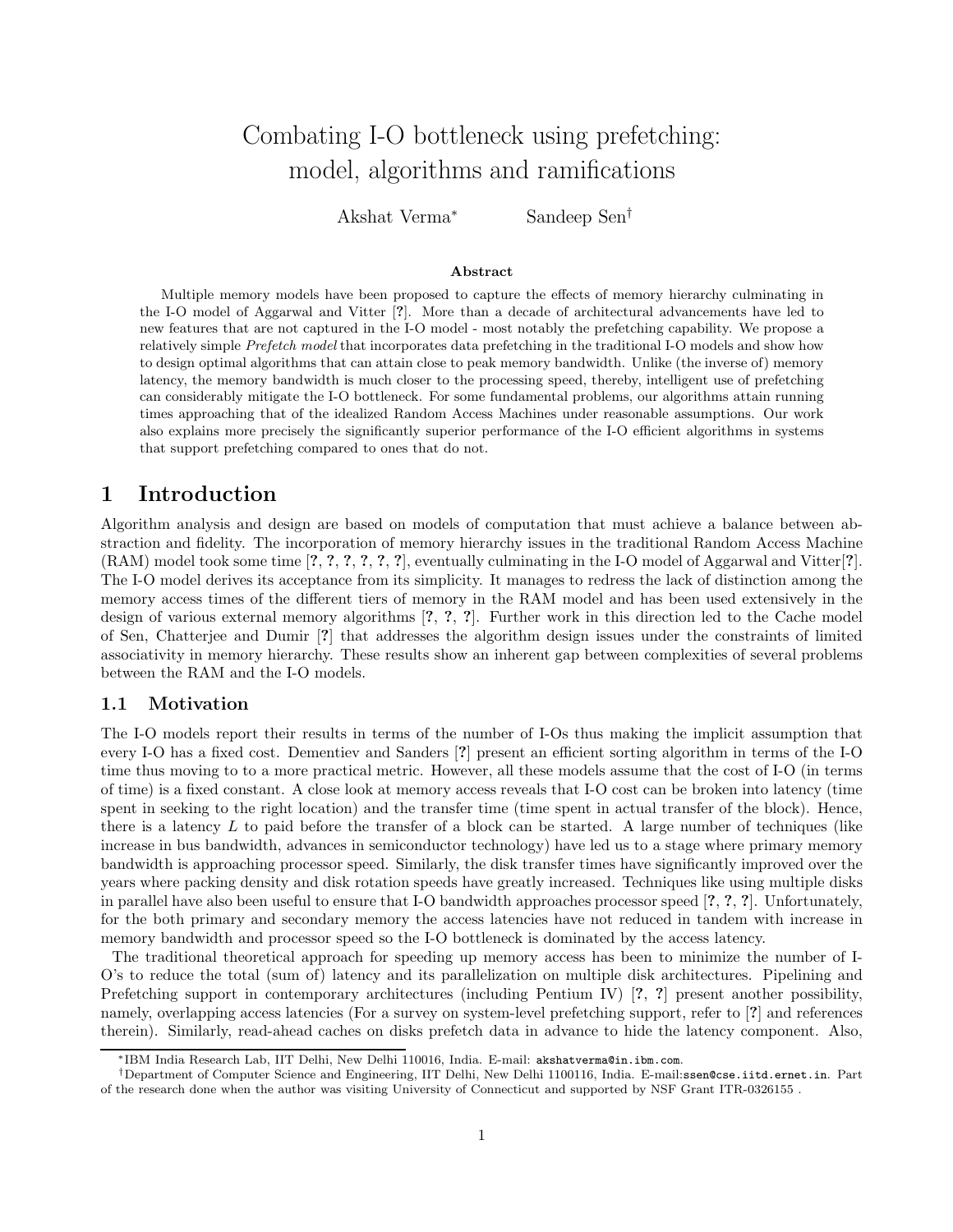disk scheduling algorithms like SCAN hide latency of queued requests while serving a block. Because of the huge difference in magnitude between latency and transfer times, the potential savings in I-O times are immense. To take an example, consider a scenario where we read 1, 000, 000 10KB blocks sequentially where each read has a latency of 10 ms and transfer time of 0.1 ms per block. In the traditional I-O model we would incur a latency for each read and the total I-O time would be approximately 3 hours, whereas, with prefetching the total time is less than 2 minutes because we incur the latency only for the first block read. On current systems with system-level prefetching [?], such sequential reads take significantly less time than predicted by the I-O model (Section 5). In our experiments, we found that reading 640, 000 blocks without prefetching took almost half hour whereas prefetching allowed the sequential reads to complete in less than 10 seconds for a modern Seagate Cheetah disk (Section 5). Moreover, many recently proposed disk scheduling algorithms strive to compensate for the lack of prefetching-awareness in algorithms by idle waiting at a head position or waiting to build large batches of requests before sending them to the disk controller [?, ?]. In [?], the controller waits for more contiguous requests to be issued after serving a request, thus introducing idling. If such requests are issued before time using prefetching, such idling is eliminated thus increasing disk efficiency directly. Hence, incorporating prefetching in the I-O model not only ensures that the I-O times predicted by the model are meaningful but may improve disk efficiency as well.

Moreover, algorithms designed for single cost I-O models [?, ?, ?] may not translate to optimal algorithms in a 2-cost prefetch model, since they do not specify the relative order in which blocks are fetched. Hence, such algorithms need to find an ordering of I-Os that is prefetch efficient (formally defined in Section 4). More importantly, computing a prefetch-efficient order of blocks ahead of time for certain problems (e.g. merge sort) necessitates devising new techniques. The experimental study in Section 5 shows that algorithms optimal in traditional I-O models but prefetch-unaware may perform very badly as compared to prefetch-aware algorithms.

#### 1.2 Sorting and Transpose Examples

A common problem where an optimal I-O model algorithm does not perform well is merge sort. Consider the standard  $M/B$ -way merge sort, where we initially create  $N/M$  sorted runs, each of size M. These sorted runs are then merged recursively, taking them  $M/B$  at a time. Aggarwal and Vitter [?] show that  $M/B$ -way merge sort is optimal in the number of I-Os. However, this algorithm is oblivious to any prefetching support and, as a result, does not prefetch any blocks for skewed accesses across the runs. Note that for any prefetch order that the prefetchers use, an adversary can create an access pattern such that any prefetched blocks are not used. As a result, it incurs latencies for most I-O requests.

On the other hand, the much simpler 2-way merge sort is able to prefetch a large number of blocks if the prefetcher reserves half of memory for each of the 2 runs being merged. (A formal proof is described in the appendix.) Hence, it is able to hide latencies for most of the blocks and outperform the  $M/B$ -way merge sort, which is a superior algorithm in the traditional I-O model. Hence, it becomes imperative to enhance the I-O model to take prefetching into account in order to design better algorithms. Moreover, the I-O time of algorithms that use prefetching, either ordinately or inordinately, as predicted by I-O model, is much more than their actual I-O times. This is because each I-O request has to incur a latency in the I-O model, whereas such latencies may be hidden by the prefetching support available. In order to validate this observation, we conducted two experiments with  $M/B$ -way matrix transpose, first with prefetching disabled and then with prefetching enabled. We found that with prefetching enabled, the total time is reduced by a factor close to 300 for the disk model used. (A detailed experimental study and setup is described in Sec. 5.) Hence, in order for the running times predicted by the I-O model to be meaningful, such prefetching support needs to be incorporated in the model.

#### 1.3 Results

We propose a formal *prefetch model* based on traditional I-O models that incorporates prefetching support available. We make some insightful observations on the similarities between the *prefetch* model and Parallel Disk Models (PDM) and use them to design an emulation scheme to convert optimal PDM algorithms to algorithms optimal in prefetch model. We also present techniques to design algorithms directly for the prefetch model for the cases where either such PDM algorithms do not exist or are not very practical on real systems. We present the novel techniques of *sequence preservation* for straight-line algorithms, *dynamic rebalancing of prefetched data* for merging constant number of sequences and *prediction sequence balancing* for merging large number of sequences. The techniques provide optimal algorithms for many common problems like Matrix Transpose, Sorting, Permuting and FFT. We also extend the prefetch model to incorporate (a) parallel disks, (b) limited prefetch buffers,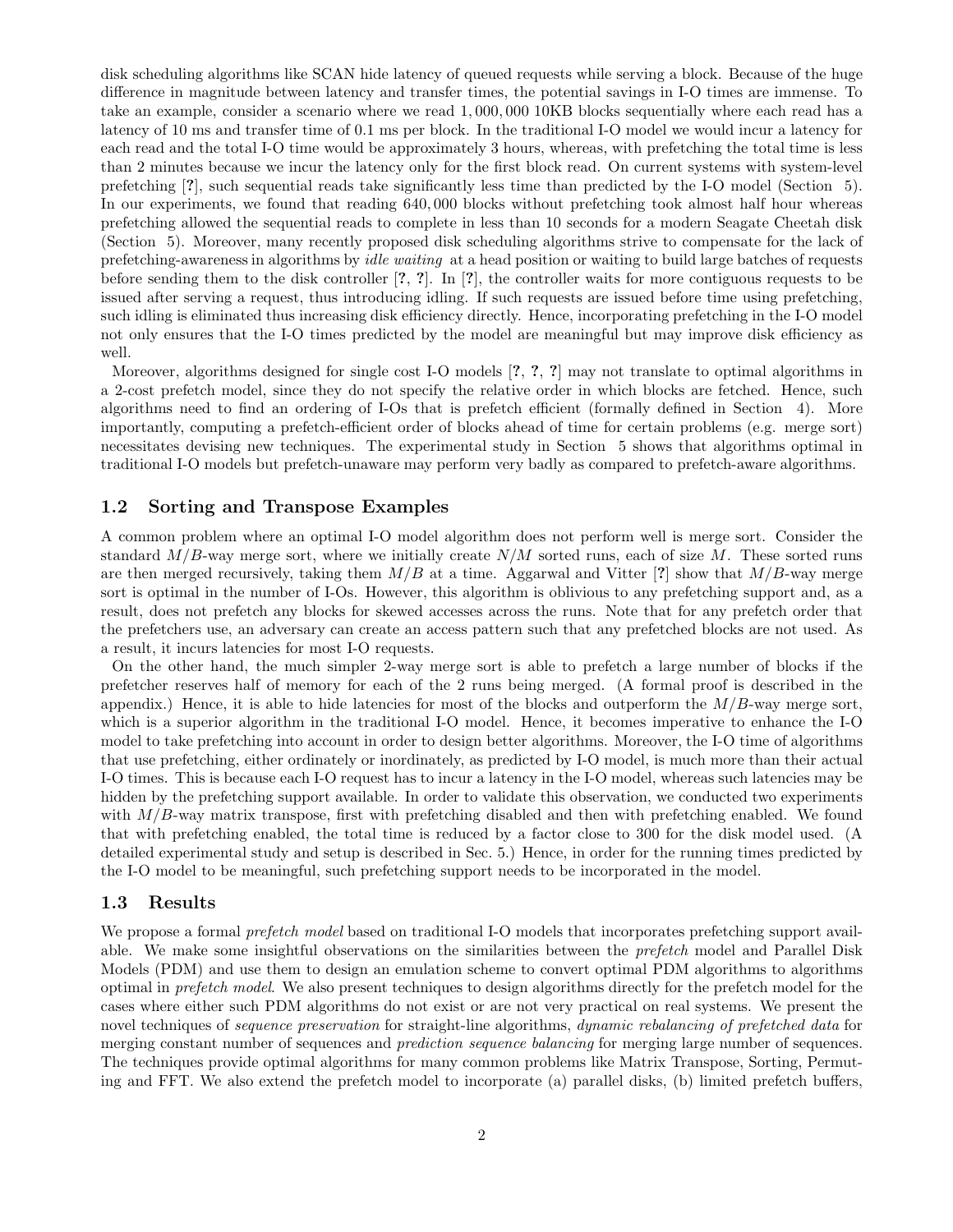(c) small associativity and (d)limited streams support for prefetching. Finally, we present an experimental study to demonstrate that incorporation of prefetching in the memory model allows us to make better estimates of I-O time and use algorithms that perform better on current systems.

### 1.4 Prefetch and Related Models

In order to take advantage of prefetching, we work with a two-level memory model where the I-O cost is in terms of two parameters - L is the time to access the memory location and  $B<sub>M</sub>$  is the transfer time for a memory block of size B. The request for accessing a block from the slower memory can be sent out prior to its actual use and moreover several such requests can be pipelined. This model has some similarities to [?] where  $L = f(x_\ell)$  is a (monotonic) function of the last address  $x_\ell$  in a block transfer and additional cost 1 thereafter. The authors had derived bounds for different families of the function f. By choosing a step function L (left open by [?]), in conjunction with other parameters of the I-O model our algorithms exploit features hitherto not analyzed. We would like to note that some of the recent experimental studies of external sorting [?] make extensive use of parallel threads which may invoke prefetching at a system level. In another approach the authors [?] look at oblivious sorting algorithms on a multi-disk machine where prefetching could turn out to be extremely relevant. An orthogonal field of study that has attracted a great deal of attention is the design of efficient system-level prefetching techniques independent of the algorithm running on the system [?, ?]. The focus of such techniques has been to identify regular data access patterns amongst the I-O requests and prefetch data accordingly. However, if the algorithms running on such systems are unaware of prefetching, the system-level prefetchers may not be effectively used. Hence, we design algorithms that efficiently use such prefetching support to reduce I-O times.

## 2 The Prefetch Model and some Preliminaries

Aggarwal and Vitter [?] proposed an I-O model for an input of size N that reads blocks of size B, can transfer D blocks concurrently and works with a fast memory of size  $M$ . For completeness, we summarize their results in the appendix. We formalize an extension of the I-O models that allows algorithms to use prefetching in architectures that support it. We use  $M$  and  $B$  to denote the size of fast memory and the block size respectively. In addition, we introduce the following additional parameters -

- $B_M$  as the time<sup>1</sup> to transfer one block of memory, where  $B_M/B \geq 1$ .
- $\bullet$  L as the normalized latency in transferring from slow memory to fast memory. We always use L to denote read latency unless otherwise stated. In cases where we deal with both read and write latency, we use  $L_r$ to denote read latency and  $L_w$  to denote write latency.
- There is an explicit prefetch instruction and the Prefetch Latency is also L. In current systems, we can prefetch blocks only as part of some stream access. The above assumption is used only for the lower bound proofs and the blocks prefetched by our algorithms are always stream accesses.

To simplify our presentation, we initially remove the parameter D from the prefetch model and propose optimal algorithms in a single disk prefetch model. We then propose techniques to enhance the algorithms to work in a parallel disk scenario. We show that every single disk algorithm has an enhanced version using one of the techniques that is optimal in the parallel disk prefetch model. Our parallel disk model differs from [?] since we have the restriction that the D I-Os performed in parallel should access D distinct disks. In this paper we make the following assumptions that are consistent with the existing architectures. (i)  $N > M > B$  (ii)  $(M/B)B_M > L$ (iii)  $N, M, B$  are of the form  $2<sup>i</sup>$  to simplify analysis - the asymptotic bounds are not affected. The fast memory size (be it cache or registers)  $M$  is typically much larger than the size of the cache line  $B$ . Moreover, the latency incurred, L, is typically much smaller than the time to load the internal memory completely  $(=\frac{M}{B}B_M)$ . Prefetch latency is typically same as the memory latency L or may differ from it by one or two cycles.

**Definition 1.** The latency  $l_i$  of block i is defined as the additional latency that is incurred because of block i. Hence, if reads for block  $(i - 1, i)$  are given at  $(t_{i-1}, t_i)$  and the blocks are available at times  $(e_{i-1}, e_i)$ , then  $l_i = e_i - \max\{t_i, e_{i-1}\}\$ , where  $e_i$ 's are sorted.

Note that if reads are blocking, then this definition of latency is the same as  $l_i = e_i - t_i$ , which is the one commonly used. We modify the usual definition in order to define cumulative latency of a  $m - block L_m$  simply as sum of the latency of the m blocks, where an  $m - block$  denotes a set of m consecutive blocks.  $f_i$  denotes the  $i^{th}$  block of fast memory and  $s_j$  the jth block of slow memory. We would like to make a note here that complete

<sup>1</sup>All the timing parameters are normalized wrt to the instruction cycle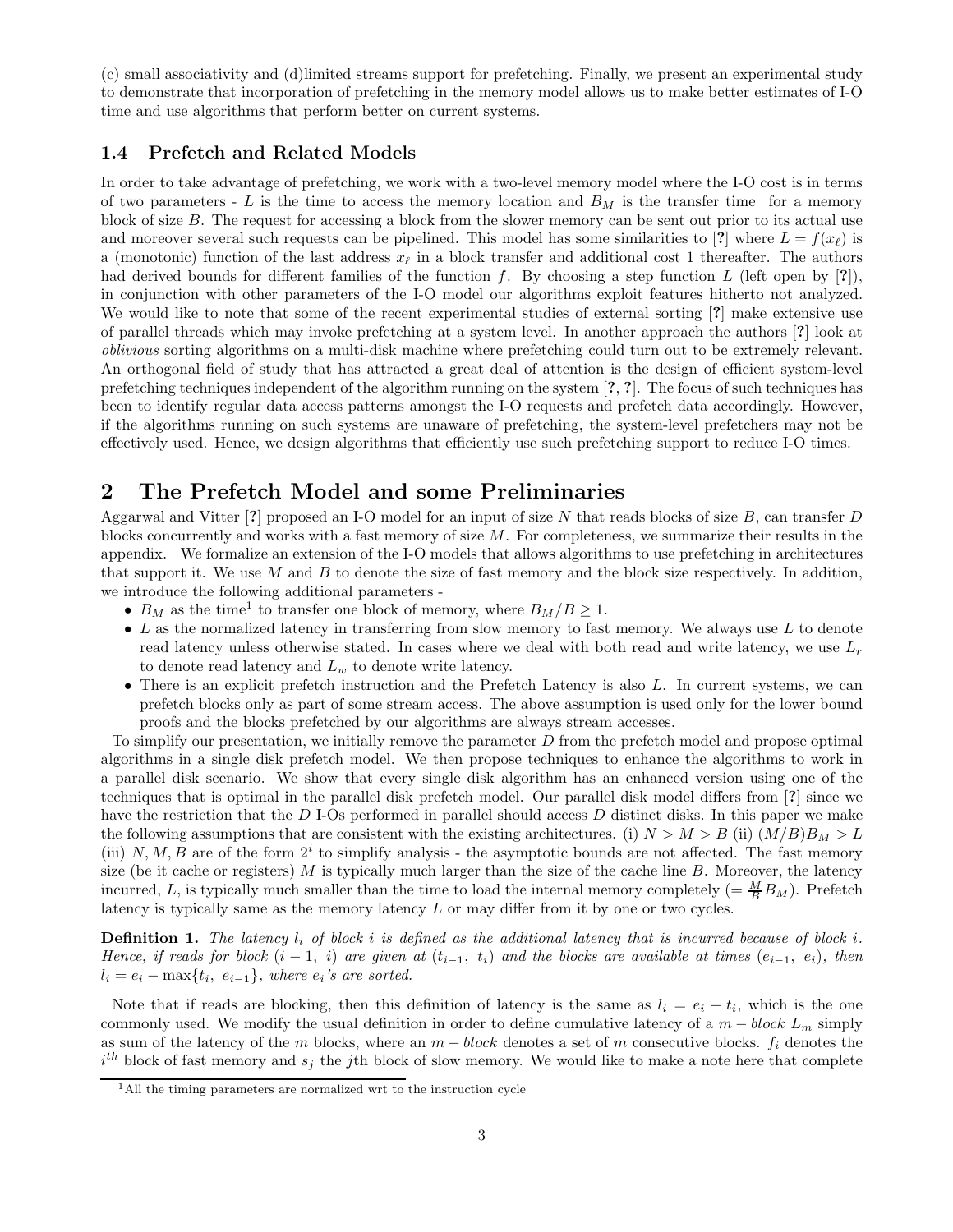control over prefetch is not realistic and, in practice, prefetching is constrained by the number of prefetch buffers, limitations due to associativity (in a Cache Model) and some kind of streaming behavior in data access required for most forms of prefetching. We address the architectural constraints later and note that all our algorithms exhibit streaming behavior that is required for prefetching in current architectures.

#### Running time

We analyze the algorithms in terms of the total time that includes computation time and the I-O time. This is normalized with respect to the instruction cycle that takes unit time. The only I-Os (reads/writes) that we consider are I-Os to slow memory. Access to fast memory is counted along with the number of I-O operations. Since, the memory bandwidth is now within a small constant factor (2 to 4) of the processor speed, the running times that we derive have a multiplicative factor of  $B_M/B$ , which is  $O(1)$  when  $B_M = cB$  for some constant c.

#### 2.1 Lower Bounds in the Prefetch Model

In the prefetch model, a block that has not been prefetched takes time  $B_M + L$ , whereas a block that has been prefetched takes  $B_M$  time. It is easy to see that if k is the minimum number of I-Os needed to solve a problem A, then  $kB_M + L$  is the lower bound on total time in the prefetch model. The bound is obtained by assuming that there exists a prefetch algorithm that prefetches all but the first block. Similarly, if there exists an algorithm that uses k I-Os, then  $k(L + B_M)$  is the upper bound on the I-O time by multiplying the number of I-O's by the time to transfer each block without prefetching. This upper bound is same as the lower bound on I-O time in the traditional I-O models. This general lower bound and  $(M/B)B_M > L$  combined with the bound on the number of I-Os for individual problems [?] yields the following bounds in our prefetch model. For D disks, the lower-bounds are divided by D.

Theorem 1. The worst case I-O time required to sort N records and to compute any N-input FFT digraph or an N-input permutation network is

$$
\Omega(\frac{N\log(1+N/B)}{\log(1+M/B)}\frac{B_M}{B})\tag{1}
$$

**Theorem 2.** The worst case  $I-O$  time required to permute  $N$  records is

$$
\Omega(\min\{NB_M, \frac{N\log(1+N/B)}{\log(1+M/B)}\frac{B_M}{B}\})
$$
\n(2)

**Theorem 3.** The worst case I-O time required to transpose a matrix with p rows and q columns, stored in row major order under the assumption that  $M > B^2$ , is  $\Omega(N_{\frac{BM}{B}}^{\frac{BM}{}})$ .

## 3 Prefetch Model and PDM Algorithms

We now investigate similarities between algorithms in a Parallel Disk Model (with  $D = M/B$ ) and algorithms in the proposed Prefetch Model. We observe that both class of algorithms need to exploit essentially the same features in memory access. One may note that if a prefetch model algorithm can perform  $M/B$  I-Os in a pipelined fashion and hide the latency of all but the first of these  $M/B$  blocks, it would be efficient, i.e., it would take  $O(B_M)$  time to perform a block I-O (since  $L < (M/B)B_M$ )). Similarly, a PDM algorithm with  $M = DB$  needs to perform  $M/B$  I-Os concurrently and hence needs to predict the next  $M/B$  blocks needed next. Moreover, in both these models, if the algorithm performs the minimal number of I-Os possible while maintaining the  $M/B$  order pipelining or parallelism respectively, the algorithm is optimal in the respective model. This general idea has also been proposed in [?] to design efficient serial algorithms from parallel versions. We now present an emulation scheme to generate *Prefetch Model* algorithms from *PDM* algorithms using this insight.

#### 3.1 PDM Emulation

We restrict PDM algorithms to only those parallel disk algorithms that deal with the case  $M = DB$ . The emulation works in the following manner. The sequential algorithm with prefetching performs I-O in blocks of D. It emulates the D disks as contiguous locations in D zones of the single disk. For every parallel I-O  $p_i$  performed by the PDM algorithm, let  $S_i$  be the set of D I-Os that the PDM algorithm performs concurrently. The emulation algorithm starts the prefetch of all these  $|S_i|$  blocks together. When all the  $|S_i|$  blocks are available in the fast memory, the emulation algorithm starts prefetch of the blocks in  $S_{i+1}$  corresponding to the next parallel I-O  $p_{i+1}$ . We show the following result

**Theorem 4.** If the PDM algorithm performs  $k$  parallel I-Os, the corresponding sequential prefetching algorithm takes an I-O time of  $O(kDB<sub>M</sub>)$ .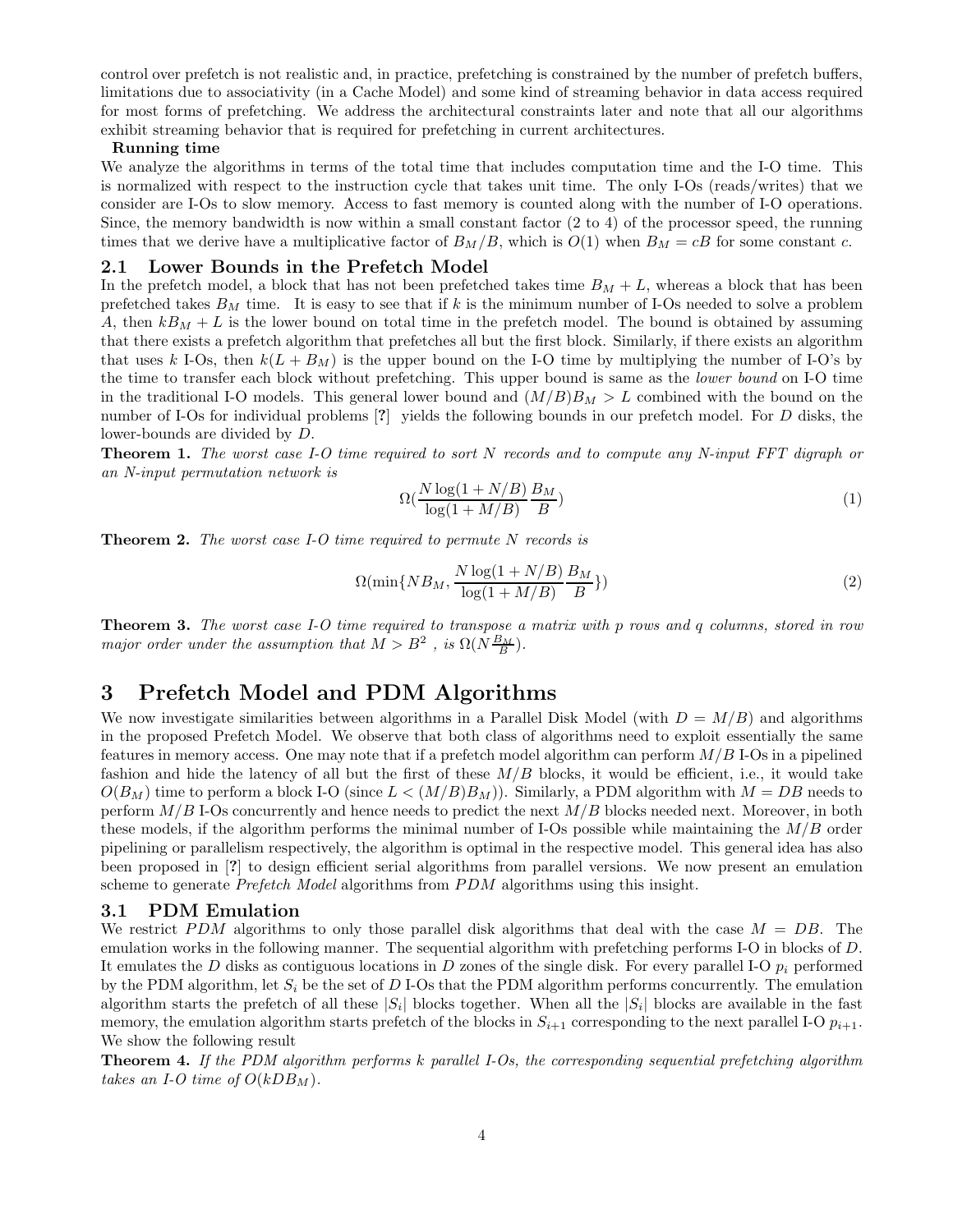Proof: The proof is immediate by estimating the I-O time corresponding to each parallel I-O. Each batch of  $S_i$  block I-Os takes an I-O time of  $L + DB_M$ . Since  $D = M/B$  and  $(M/B)B_M > L$ , the I-O time for the block I-Os corresponding to each parallel I-O is only  $O(DB<sub>M</sub>)$ . Multiplying it by the number of parallel I-Os k leads to the desired result. **The Second Service** 

A similar emulation scheme is obtained for parallel disk prefetch algorithms with the number of parallel disks  $D' < D$ . In a parallel disk prefetch model, we make the additional assumption that the fast memory available per disk is large enough to hide the latency for that disk, i.e.,  $\frac{M}{D'B} B_M > L$ . Each of the D' disks now emulate  $D/D'$  disks and we have the following result.

Theorem 5. If the PDM algorithm performs k parallel I-Os, the corresponding parallel prefetching algorithm with D' disks takes an I-O time of  $O(kD/D'B_M)$ .

The above emulation scheme allows us to convert existing optimal PDM algorithms to algorithm optimal in our prefetch (sequential or parallel disk) model. It is easy to see that if a PDM algorithm is optimal in the number of parallel as well as block I-Os (i.e., it performs the minimal number of parallel I-Os as well as the total number of block I-Os across all the disks is minimum), the corresponding emulated prefetch algorithm is optimal in the prefetch model. Since the lower bound for most common problems in a PDM model is a factor  $D'$  (number of disks used) less than the lower bound in a sequential I-O model, an optimal PDM algorithm is also typically optimal in the traditional single disk I-O model. Hence, in most likelihood, such optimal PDM algorithms can be directly used to generate an optimal prefetch algorithm.

#### 3.2 Drawbacks of PDM Emulation

We have presented an emulation scheme for converting optimal PDM algorithms to optimal algorithms in the prefetch model. However, designing optimal PDM algorithms has proven to be quite difficult and a large number of algorithms designed for PDM model are quite complicated. As we shall see, simpler algorithms can be designed for many problems by direct design.

Moreover, there are practical constraints on the PDM algorithms imposed by current architectures that support prefetching only for streamed accesses. Hence, the access pattern for the algorithm (PDM or otherwise) for each disk should be regular and streamed. The PDM algorithm should also ensure that other practical constraints (e.g., limited prefetch buffers, associativity) are not violated. As we will see later, the constraint of streamed access is not always satisfied by PDM algorithms. Since the PDM model cannot be naturally extended to capture such practical constraints, PDM algorithms may need to be modified to work well in the *prefetch* model.

A big disadvantage of emulating a PDM algorithm in the prefetch model is that the PDM algorithm may not allow overlap of I-O and computation. The basic reason for this difficulty lies in the fact that the emulation strategy tries to fill a complete memoryload (M records) together, since it emulates a parallel read/write of  $M/B$ blocks. On the other hand, algorithms obtained by direct design predict the next required block only and fetch it while computations are performed on earlier blocks. This allows them to use most of the blocks in memory for computation allowing them naturally to overlap I-O and computation.

Hence, we present new techniques to design algorithms in the prefetch model next and show that these general techniques can be employed to design fairly simple algorithms for a large class of problems.

### 4 Designing Optimal Algorithms Directly

The different techniques (from *prediction sequence balancing* to *sequence preservation*) employed for direct design of algorithms have a common underlying strategy: perform minimal number of I-Os in a prefetch-efficient manner, i.e., hide latency for all blocks other than the first.

**Definition 2.** An algorithm that performs k I-Os is prefetch efficient if it takes I-O time  $O(L + kB_M)$ .

We have essentially devised three techniques for designing optimal algorithms. We prove a general result for a class of algorithms called sequence-preserving algorithms and use it to design optimal algorithms for all straightline algorithms considered (e.g., matrix transpose, permutation and FFT). We have devised a technique for dynamic rebalancing of prefetched data for algorithms that merge constant number of sequences (2-way sorts) and prediction sequence balancing for algorithms that merge large number of sequences  $(M/B$ -way sorts). We first present results for sequence-preserving algorithms and show some applications of the result.

#### 4.1 Sequence Preserving Algorithms

We start with stating the following result that is easy to obtain.

**Lemma 1.** For any set of k pre-determined block reads, the total time needed is  $O(L + kB_M)$ .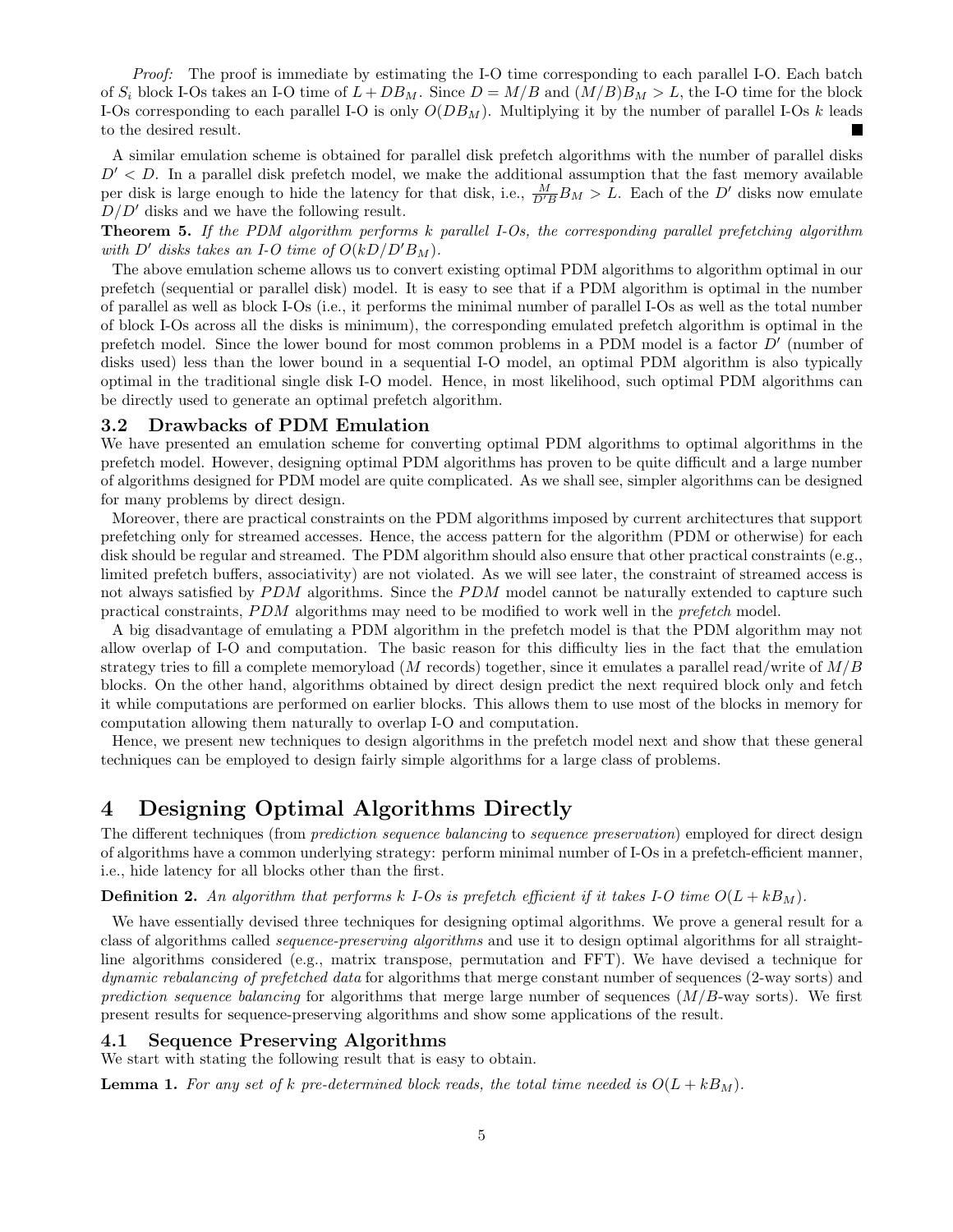

Figure 1: Timing Diagram for Prefetch Schedule S

Proof: Note that since the reads are pre-determined, the prefetch instruction for any block can be given at any time. Hence, a simple schedule  $S$  (Figure 1) that prefetches blocks in the same order as they need to be read and interleaves consecutive prefetches by  $B_M$  units of time would read all the k blocks in  $L + kB_M$  time. In fact, the schedule prefetches the  $i^{th}$  block in  $L + iB_M$  time,  $\forall i \leq k$ .

We now define a class of straight-line algorithms that we call sequence-preserving algorithms and prove that in this class of algorithms, prefetching can hide latency. We will later show that many straight-line algorithms fall in this class. We begin with some definitions.

**Definition 3.** An instruction  $I_i$  precedes  $I_j$  in an algorithm A (i.e.  $I_i < I_j$ ), iff  $I_i$  is executed before  $I_j$  in A.

We also define  $I^{w,i}$  and  $I^{r,i}$  as the sets consisting of all the instructions that write and read respectively from memory location  $s_i$ . We order the instructions in the set in the order of their usage in A.

**Definition 4.** The neighbourhood set N<sub>I</sub> is defined as a set containing all the tuples of the form  $\{I_1, I_2\}$  such that  $I_1, I_2 \in \{I^{w,i} \cup I^{r,i}, I^{w,j} \cup I^{r,j}\}$  for some i,j and there does not exist  $I_3: I_3 \in (I^{w,i} \cup I^{r,i} \cup I^{r,j} \cup I^{w,j})$  and  $I_1 < I_3 < I_2$  or  $I_2 < I_3 < I_1$ .

The neighbourhood set of an algorithm A consists of tuples  $\{I_1, I_2\}$  of instructions such that  $I_1$  and  $I_2$  access (read or write) memory locations  $s_i$  and  $s_j$  at times  $T_1$  and  $T_2$  respectively. Also, none of the instructions in A executed between  $T_1$  and  $T_2$  access either of the two memory locations. We also define for all instructions of the form  $I_m \in I^{w,j}$ ,  ${}^*I_m$  as the last instruction in  $I^{r,j}$  s.t.  ${}^*I_m < I_m$  and  $I_m^*$  as the first instruction in  $I^{r,j}$  s.t.  $I_m < I_m^*$ .

**Definition 5.** A straight-line algorithm A is sequence preserving iff for all  $I_1$  and  $I_1^*$ , s.t. (i)  $\exists \{^*I_2, I_1\} \in N_I$  or  $\exists \{^*I_2,^*I_1\} \in N_I$  and (ii)  $^*I_2 < I_1$ ; then,

$$
(a) I_2 exists, \quad (b) \{I_1, I_2\} \in N_I \quad (c) I_1 < I_2 \Leftrightarrow I_1^* < I_2^* \tag{3}
$$

Essentially, a sequence preserving algorithm reads data in the same order as it had last written them, if it had written them earlier. Moreover, before reading any data that had been written earlier, all the reads before that write should also be written back. For the cases where any of the  $\{I_1^*, I_2^*\}$  or  $\{I_1, I_2\}$  are not defined, the corresponding precedence relation in Equation 3 is assumed to hold by default.

Using the following lemma, we show (proofs in Appendix) how to convert existing I-O optimal sequencepreserving algorithms to prefetch-efficient algorithms.

Lemma 2. For any I-O optimal sequence-preserving straight-line algorithm A, there exists a sequence-preserving algorithm  $A'$  such that if a write of block  $s_i$  of slow memory is made at time t, the read to block  $s_i$  of slow memory is made after at least M/B block I-Os. Also, A′ performs no more I-Os than A and hence is also I-O optimal.

Proof: The proof is by constructing an algorithm  $A'$  from another algorithm  $A$  that does not satisfy the required property. Assume that in A, a write  $(I_1)$  is made from  $f_h$  to  $s_i$  at time  $T_w$  and a read  $(I_1^*)$  from  $s_i$  to block  $f_l$  is needed at time  $T_r = T_w + jB_M$ . We denote  $T_p$  as time of the read from  $s_i$  prior to  $I_1$ . Also, assume that  $j < M/B$ . We now categorize all the reads that took place before  $T_w$ . We only consider the last reads from any location.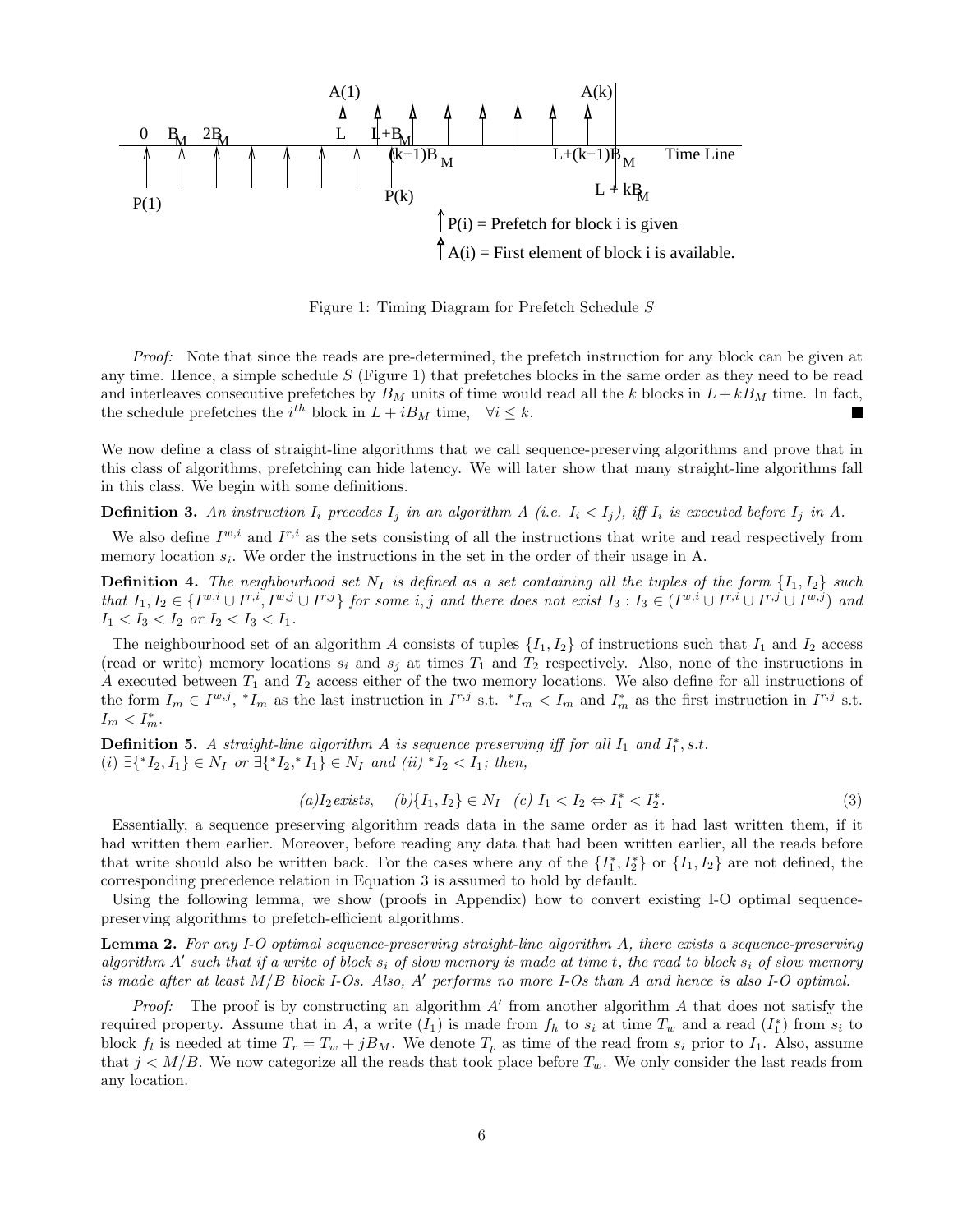Let  $j_1$  be the number of reads that have been written back between  $T_p$  and  $T_w$ . Let  $^*I_0$  be any such read. Then  ${}^*I_0 < I_1$ ,  ${}^*I_1$ ,  ${}^*I_0$   $\in N_I$  and  $I_0 < I_1$ . Hence, by Eqn.3,  $I_0^* < I_1^*$ , i.e., the block would be read again before the next read of  $s_i (= T_r)$ . Thus, there would be  $j_1$  such reads between  $T_w$  and  $T_r$ , one for each of the  $j_1$  writes.

Let  $j_2$  be the number of reads that had not been written back between  $T_p$  and  $T_w$ . For every such read  $*I_2$ , either  $\{^*I_2, I_1\} \in N_I$  or  $\{^*I_2,^*I_1\} \in N_I$ . Also, since  $^*I_2 < I_1$ , we have  $\{I_1, I_2\} \in N_I$ . Therefore the corresponding write  $I_2$  would be done before  $T_r$ . Hence, the total number of such writes are at least  $j_2$ .

If there are  $j_3$  other reads between  $T_w$  and  $T_r$ , then the total number of memory locations used are bounded by  $j_1 + j_2 + j_3$ . Also,  $j_1 + j_2 + j_3 \le j < M/B$  and as a consequence, we have at least 1 block  $f_m$  of fast memory free that can be used to avoid the write  $I_1$ . We can simply replace the write  $I_1$  and read  $I_1^*$  in A by two move instructions that moves the block from  $f_h$  to  $f_m$  and  $f_m$  to  $f_l$  respectively to get A'. We can do this one by one for all such write-read combinations to get A' for which no such write-read combination exists. a s

Note that even the move instructions are not required. Instead, the code could be changed to swap usages of  $f_h$  and  $f_m$  until  $f_h$  and  $f_m$  are written back to slow memory. Also, even though we denote  $T_p$  as the time for previous read, the proof is valid even if a write to  $s_i$  is not preceded by a read from  $s_i$ . We can simply assume that the read took place just before the write, i.e.  $T_p = T_w$ , and the proof carries through without any change. One may also note that an I-O optimal algorithm in general may not be the optimal algorithm for that problem. However, we show that the I-O optimal algorithm does not take computation time more than the I-O time and hence, it is also optimal.

**Theorem 6.** Any sequence-preserving straight-line algorithm that uses  $k \sim 1$ -Os has an equivalent algorithm that takes I-O time  $O(L + kB<sub>M</sub>)$ .

Proof: Note that in the case of any straight-line algorithm A, the sequence of reads is known a priori and Lemma 1 holds. However, if a read is preceded by a write of the same block, then the prefetch can not be started arbitrarily early. In fact, the read can only be started after the write has been completed. However, by Lemma 2, there exists an equivalent algorithm A′ such that the write and read to any block are separated by at least  $M/B$  I-Os. If the original algorithm A does not satisfy this property, then the equivalent algorithm  $A'$  can be constructed using the proof of Lemma 2 and used. We now look at the first of  $M/B$  blocks such that the block  $s_i$  is to be written at  $T_w$  and read at the earliest possible  $T_r = T_w + jB_M$ , where by Lemma 2 j equals  $M/B$ . Also, the time that is needed for a write to block  $s_i$  followed by the corresponding read is  $L_r + L_w$ . Note that the minimum number of blocks that would be written and read in the above time is at least  $j = M/B$ . Including the read of the block  $s_i$ , we have  $M/B + 1$  reads. Hence, the average time to read a block, other than the first block, is bounded by  $\max\left\{\frac{B_M(M/B+1)}{(M/B+1)}, \frac{L_r+L_w}{(M/B+1)}\right\}.$ 

Assuming  $L_w = B_M$  (time to write back a block), which is true for write back, and using the fact that  $L_r(= L) < MB_M/B$ , we get a worst case bound of  $B_M$ . Assuming  $L_w = L_r$ , we get a bound of  $2B_M$ , which again gives us the bound of  $O(L + kB_M)$  for the k I-Os.

**Corollary 1.** A sequence of k pre-determined reads,  $k \geq M/B$ , takes time  $O(kB_M)$ .

**Corollary 2.** A sequence of k pre-determined reads and writes,  $k \geq M/B$ , such that no writes follow reads, i.e., there does not exist a pair  $I_1, I_2 \in \{I^{w,i}, I^{r,i}\}\$ s.t. $I_1 < I_2$  for some i, takes time  $O(kB_M)$ .

The proofs of the corollaries follow directly from the above theorem and the fact that  $L < (M/B)B_M$ . We have now characterized a class of algorithms such that prefetching is able to hide the latency in reading the blocks. We now specify a writing order for various I-O optimal algorithms and use Theorem 6 to devise algorithms optimal in the prefetch model.

#### 4.1.1 Matrix Transpose

Algorithm: We show that the following transposition-by-blocks algorithm is sequence-preserving. The algorithm transposes sub-matrices with B rows and B columns. It transposes the B rows by taking  $M/B$  rows at a time and computing the partial transposes. While writing them back, the algorithm ensures that it writes them in the order they need to be read. It then iterates till the transposition is complete. After computing all the block transposes, it rearranges the blocks in the required order taking linear time. Our writing order immediately ensures that our algorithm is sequence-preserving. If  $M/B > B$ , then the algorithm needs only one pass of the data to compute the block transposes. This leads to the following corollary of Theorem 6.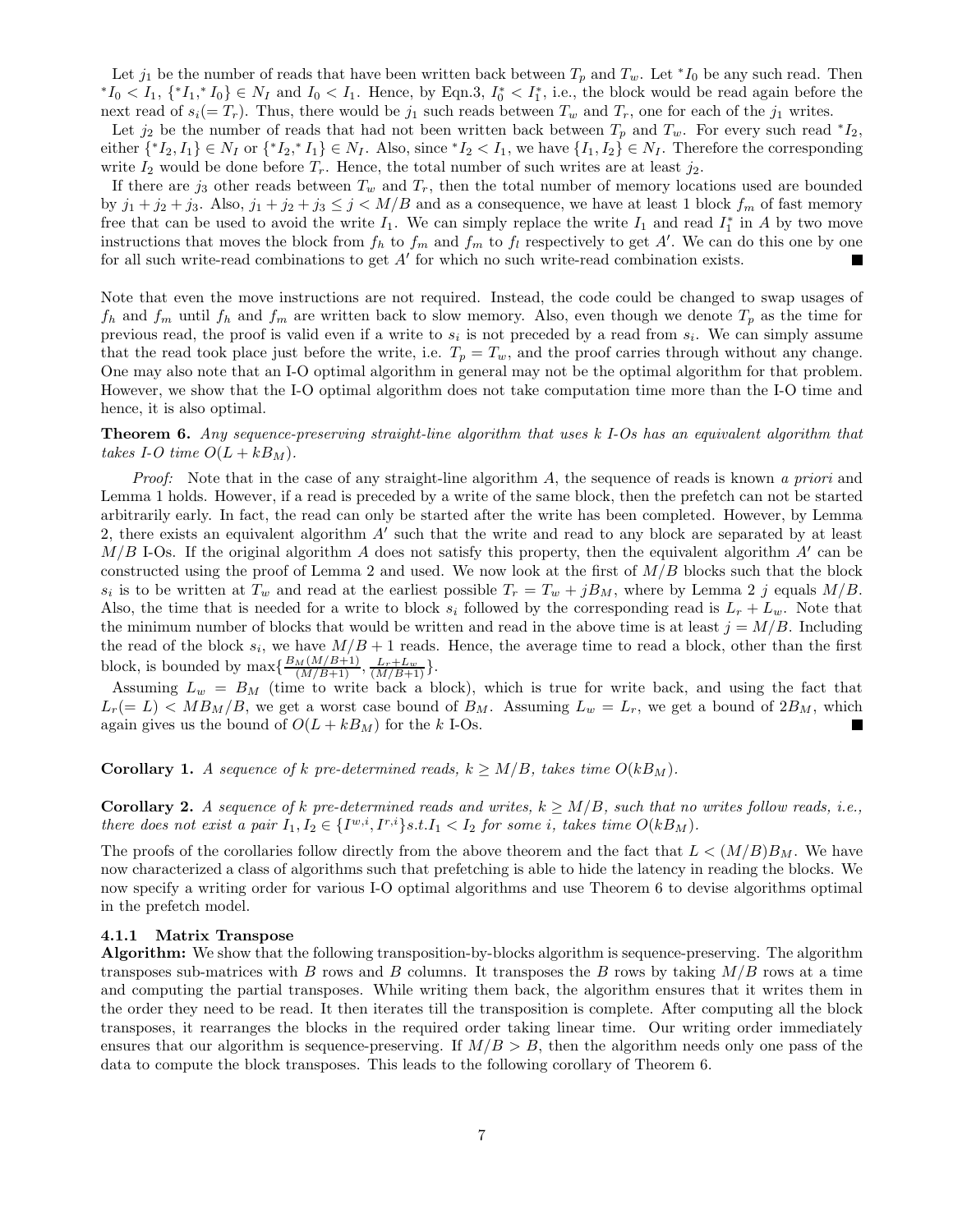Corollary 3. The total time to transpose a matrix with p rows and q columns, stored in row major order, is

$$
\Theta(\frac{B_M}{B}N) \tag{4}
$$

Note that even in the case that  $M < B^2$ , the above algorithm is sequence preserving. Moreover, the number of I-Os required in that case matches the lower bound of Aggarwal and Vitter for the general case (Lemma 13). Hence, the algorithm runs in time equal to the lower bound for the problem.

#### 4.1.2 General Permuting

Algorithm: Note that permuting is a special case of sorting. The algorithm for permuting is thus based on the  $M/B$ -way merge-sort algorithm of [?]. The algorithm has two phases. In the first phase, we permute the elements within runs of size M. Later, we merge the permuted runs taking them  $M/B$  at a time. The difference from merge sort though is that the the next set of blocks needed is known a priori in this case. We have the following theorem for permuting.

**Theorem 7.** The total time required to permute N records is

$$
\Theta(\min\{NB_M, \frac{N\log(1+N/B)}{\log(1+M/B)}\frac{B_M}{B}\})
$$
\n<sup>(5)</sup>

Proof: The key idea of the proof lies in the observation that the next set of blocks needed in fast memory are known a priori in case of permutation whereas, it is not known in the case of sorting. Hence, Lemma 1 is applicable for the permutation version of merge-sort. Also, Corollary 2 can be directly applied to each pass of the data because (a) the length of each of the  $N/M$  runs is larger than M and (b) each run is read only once in each pass. This in conjunction with the bound on the number of I-Os for sorting (Lemma 11) yields the bound of  $O(\frac{N \log(1+N/B)}{\log(1+M/B)})$  $\frac{\text{N log}(1+N/B)}{\text{log}(1+M/B)} \frac{B_M}{B}$ .

The first part of the minimizing expression is obtained by the naive algorithm that reads one element at a time and writes it to its proper location. Hence, N reads and writes are needed. Moreover, the sequence of reads and writes are known and Corollary 2 yields the bound of  $O(NB<sub>M</sub>)$ .

#### 4.1.3 BMMC Permutations

General Permutation has an I-O time that is bounded by the number of I-Os needed for sorting. However, for a large class of permutations, the I-O time can be significantly reduced. Cormen et al. [?] propose algorithms for a class of bit-matrix-multiply/complement (BMMC) permutations and show that they perform optimal number of I-Os in a parallel disk model. We have shown that the algorithm is sequence-preserving and hence, its I-O order obtained by Theorem 6 is optimal. A BMMC permutation is specified by an  $\log N \times \log N$  characteristic matrix  $\Lambda = (a_{ij})$  whose entries are drawn from  $\{0,1\}$  and is non-singular (i.e. invertible) over  $GF(2)$  (operations modulo 2). The specification also includes a complement vector c of length log N. A target address vector  $y$  is derived from a source address vector x as  $y = \Lambda x \oplus c$ .

Cormen et al. [?] factorize the characteristic matrix  $\Lambda$  into a set of matrices, each of which is either a *Memory*rearrangement/complement (MRC) or memoryload-dispersal (MLD) permutation. They show that any MRC or MLD permutation requires only one pass of data. If we partition the N records into  $N/M$  consecutive sets, each of size M, each set is called a memoryload. Hence, memoryloads are numbered from 1 to  $N/M$ . Each MRC permutation can be performed by reading in a memoryload, permuting its records and writing it out to same or another memoryload number. Since for each MRC, no writes follow reads, it is sequence-preserving. Similarly, a MLD permutation reads a memoryload and writes it in a balanced fashion over all the parallel disks (a single disk in the sequential case) and is also sequence preserving. Hence, a combination of MRC and MLD permutations is also prefetch-efficient. Since the algorithm in [?] is based on factorization of a BMMC permutation into a sequence of MRC and MLD permutations, it is also prefetch-efficient. Moreover, since it is also optimal in the number of I-Os, it is optimal in our prefetch model. For further details on the factorization of BMMC or the proof that MRC and MLD permutations can be performed in one pass, refer to [?].

#### 4.1.4 FFT and Permutation Networks

We show that the algorithm for FFT and Permutation network proposed in [?] is sequence-preserving. Hence, an I-O order obtained using Theorem 6 is prefetch-efficient and we have the following optimality result. It is well known that three FFT networks concatenated together form a permutation network. Hence, we consider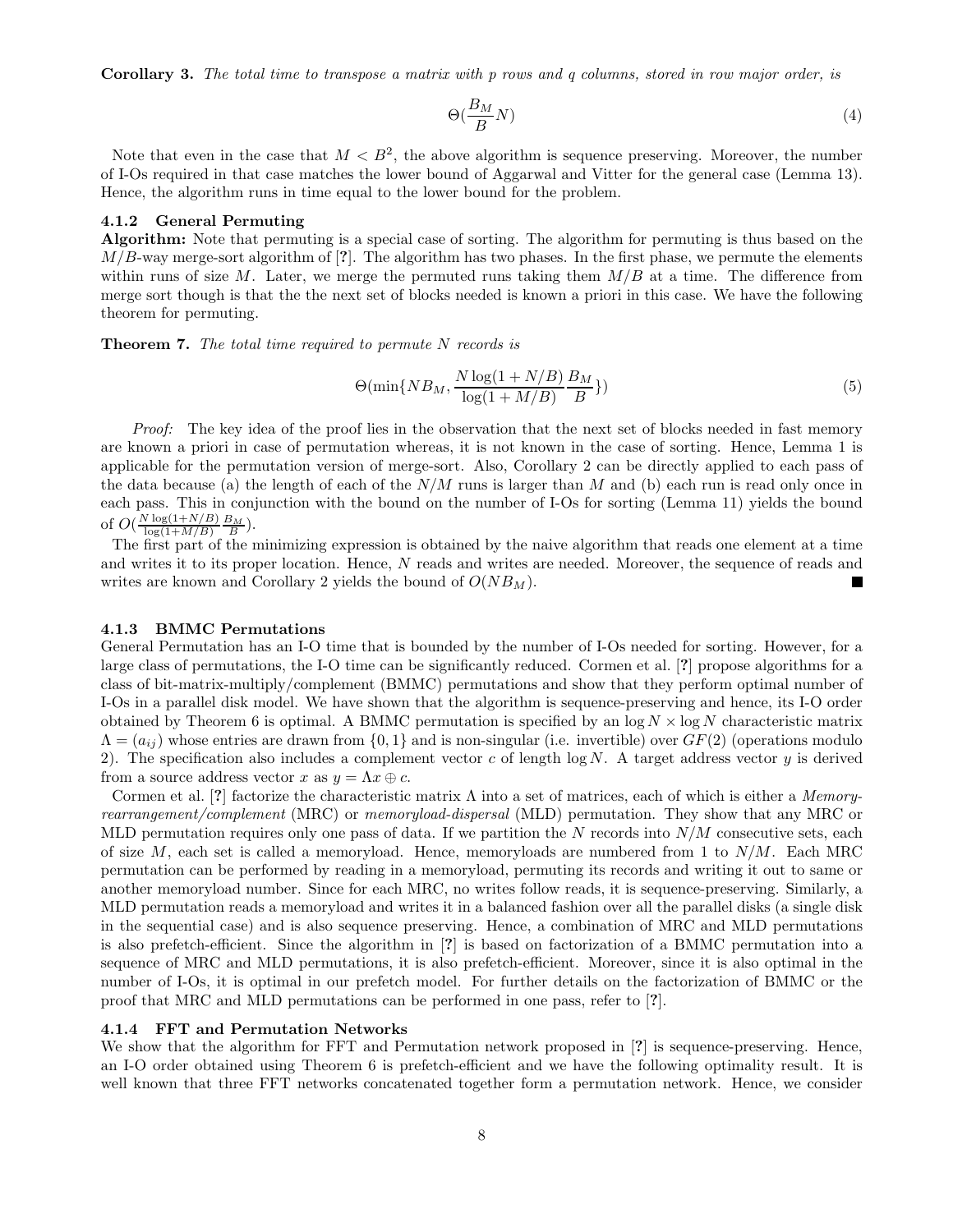algorithms only for FFT digraph. We show that the algorithm for FFT network proposed in [?] satisfies the lower bound of Theorem 1.

**FFT algorithm:** The FFT digraph is decomposed into  $(\log N)/\log M$  stages, where stage i, for  $1 \leq i \leq$  $(\log N)/\log M$ , corresponds to the computation of columns  $(i-1)\log M + 1$ ,  $(i-1)\log M + 2$ , ...,  $i\log M$  in the FFT digraph. The M nodes in columns  $(i-1)$  log M that share common ancestors in column i log M are processed together in a phase. In order to do that, the N records are permuted by a transposition permutation in a manner such that the M records required in a phase can be brought together. Note that after the transposition, data access for each stage is just one pass through the data. This is followed by computation of the next  $\log M$  columns in a similar manner.

Transposition Permutation: The transposition are done in a manner that also covers the simple matrix transpose. A target subgroup of a group of records is defined as a subset of records that remain together in the final output. The records in the same target subgroup remain together throughout the course of the algorithm. In each pass of the input, target subgroups are merged  $M/B$ -way and hence, the size of each subgroup is increased by a multiplicative factor of  $M/B$ . This is repeated until the transposition is complete. For further details of the algorithm, please refer to [?]. A straightforward analysis would then show that  $\frac{\log \min\{M, N/B\}}{\log M/B}$  passes of data are required for each stage. Also, since no block is read twice, no reads follow the writes in a pass. Hence, corollary 2 holds for each pass. Therefore, each pass would need time no more than  $O(NB_M/B)$ . This gives us a bound of

$$
O((N\frac{B_M}{B})\frac{\log \min\{M, N/B\}}{\log(M/B)}\frac{\log N}{\log M})
$$
\n(6)

A simple analysis of the two cases  $\{M > N/B, M < N/B\}$  then leads us to the following theorem.

**Theorem 8.** The total time required for computing a permutation network is

$$
\Theta\left(\frac{N\log(1+N/B)}{\log(1+M/B)}\frac{B_M}{B}\right) \tag{7}
$$

#### 4.2 Dynamic Rebalancing: Merge Sort

We illustrate the technique of *dynamic rebalancing of prefetched data* (balancing the amount of data being prefetched across all runs) using 2-way merge sort and show that it matches the I-O time to the Compute Time, i.e.,  $O(N \log N)$ .

Merge Sort Algorithm: The merge sort algorithm is identical to the standard 2-way merge sort. Our prefetching strategy is the one that achieves the bounds needed. We describe our prefetching algorithm for the merging procedure of merge-sort first. We define  $A_1$  and  $A_2$  with sizes  $n_1$  and  $n_2$  as the two sorted arrays that are to be merged. Without loss of generality, we assume that  $n_1 = n_2$ .

Case (i) :  $n_1 > M/2$ .

The prefetch algorithm prefetches  $M/(2B)$  blocks of both the arrays and labels them from 1 to  $M/(2B)$ . It then prefetches the next block from  $A_1$  if the last element of block 1 of  $A_1$  is smaller than the last element of block 1 of  $A_2$ . Otherwise, it prefetches the next block of  $A_2$ . If it prefetches from  $A_1$ , then it decrements the label on each block of  $A_1$  by 1. Otherwise, it does the same for  $A_2$ . The prefetching evaluation is performed every  $B_M$  cycles and either of  $A_1$  or  $A_2$  is prefetched depending on the evaluation. If at any time there are no blocks of  $A_1$  left to be prefetched, the next block to be prefetched is from  $A_2$  and vice versa. If both  $A_1$  and  $A_2$  have no blocks left to be prefetched, case (ii) is followed.

Case (ii) :  $n_1 \leq M/2$ .

The prefetch algorithm prefetches  $(M/2B)$  blocks each from both the arrays and labels them from 1 to  $M/2$ . It then starts prefetching the next set of arrays as the blocks of  $A_1$  or  $A_2$  are written out to slow memory, i.e., at most once every  $B_M$  cycles.

Note that the data manipulation in merge-sort is done only in the merging procedure. Hence, the reads are done just prior to merging. The merge-sort is performed in this manner. We initially load  $M/B$  blocks of the array and merge-sort them. We do this for all the  $(N/M)$   $M/B - blocks$ . Hence, after this step, we have  $(N/M)$  $M/B - blocks$  that are all sorted and have to be merged taking them 2 at a time, with the size doubling in each iteration of merge-sort. The prefetching algorithm for merging described earlier is then used for the remaining iterations.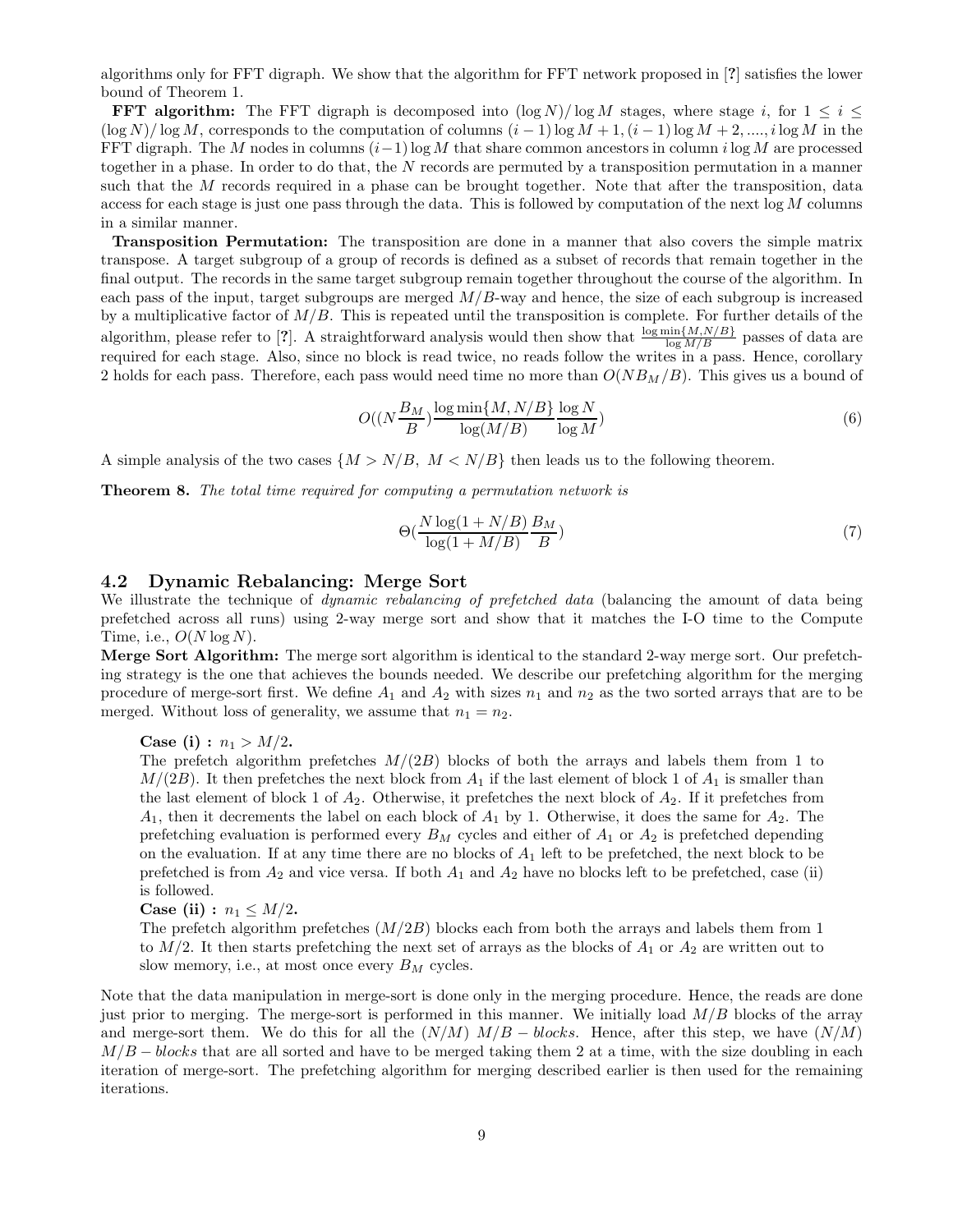The prefetching procedure allows us to make one prefetch every  $B_M$  cycles. We will show later that the I-O time in the first  $\log M$  iterations of merge-sort is less than compute time and hence prefetching is not needed in some  $B_M$  cycles. This leads us to the following claim.

**Claim 1.** If the prefetch of block  $s_i$  is made at time  $T_i$ , it is available in fast memory at time  $T_i + L$ , i.e., there would never be any pending prefetch.

For the sake of analysis, we divide the run of merge-sort algorithm into two phases. Recall that merge-sort needs  $O(\log_2 N)$  recursive iterations where in each iteration the size of the arrays to be merged increases from 1 to N. The first phase is then a combination of the first  $\log_2 M$  iterations. The second phase comprises of the rest of the iterations. The following results hold for the two phases (proof in Appendix).

**Lemma 3.** The total I-O time in the first phase of merge-sort is  $O(N\frac{B_M}{B})$ .

*Proof:* In the first phase, we need to read any block from slow memory  $s_i$  only once. We load the required  $M/B$  blocks into fast memory, sort them and then write them out to slow memory. As a result, we incur a latency of L for every  $M/B - block$ . Note that the total number of  $M/B - blocks$  are  $\frac{N/B}{M/B}$ , i.e.,  $N/M$ . Hence the total latency incurred is  $\frac{LN}{M}$ . As we have  $(M/B)B_M > L$  and  $B_M > B$ , the total latency is bounded by N. Hence, the total I-O time required is  $N + NB<sub>M</sub>/B$ , which is  $O(NB<sub>M</sub>/B)$ .

Lemma 4. The total I-O time of the second phase of merge-sort is at most

$$
(2N\frac{B_M}{B})\log_2\frac{N}{M} + L\tag{8}
$$

a s

*Proof:* Note that we have a total of  $\log_2 \frac{N}{M}$  iterations of merge-sort left. We show that each iteration, other than the first, takes time no more than  $2NB_M/B$  and the first iteration takes time  $2NB_M/B + L$ . We prove the following lemma first that relates the latency incurred in reading a block  $s_i$  with the latency incurred by its neighboring blocks.

**Lemma 5.** The cumulative latency for any  $k - block$ ,  $k \leq \frac{M}{2B}$ , that is disjoint from the first  $M/(2B)$  – block of  $A_1$  and  $A_2$  is bounded by  $\max(L - \frac{M}{2} \frac{B_M}{B}, 0)$ .

*Proof:* We only prove the case  $L > \frac{M/B}{2}B_M$  and note that if  $L < \frac{M/B}{2}B_M$  then it can be shown that the latency is 0 using a reasoning similar to Theorem 6. The exception part of the lemma is to account for the fact that the initial  $M/(2B) - block$  of the first  $A_1$  and  $A_2$  are fetched deterministically and not in the same manner as the remaining blocks. We will analyze the I-O time for those blocks separately.

The proof of the lemma is by induction on k.

Base Case:  $k = 1$ . Let  $T_0$  be the time at which the prefetch for the block  $s_i$  is started. The read request for  $s_i$  would be made no earlier than  $T_0 + \frac{MB_M}{2B}$ , as there are  $M/2$  numbers to be read before reading  $s_i$ . Also, note that  $s_i$  would be available at  $T_0 + L$ . Hence, the total latency is at most  $(T_0 + L) - (T_0 + \frac{MB_M}{2B}) = L - \frac{MB_M}{2B}.$ 

Let us assume now that the hypothesis holds for m blocks  $1 \leq m < M/(2B)$ , i.e., the cumulative latency  $L_m \leq L - \frac{MB_M}{2B}$ .

We now look at the time  $T_{m+1}$  at which the prefetch instruction for the  $(m+1)^{th}$  block  $s_{m+1}$  was given. Note that  $s_{m+1}$  would be available at time  $T_{m+1} + L$ . Also, note that the read to  $s_{m+1}$  would be made at time later than  $T_{m+1} + L_m + \frac{MB_M}{2B}$ . Hence, the latency for the  $(m+1)^{th}$  block

$$
l_{m+1} \leq T_{m+1} + L - (T_{m+1} + L_m + \frac{MB_M}{2B})
$$
  
i.e.,  $l_{m+1} \leq L - L_m - \frac{MB_M}{2B}$   
i.e.,  $l_{m+1} + L_m \leq L - \frac{MB_M}{2B}$   
i.e.,  $L_{m+1} \leq L - \frac{MB_M}{2B}$ 

The above lemma leads to the fact that the total time for reading a  $M/(2B) - block$  is at most  $(L - \frac{MB_M}{2B}) + \frac{MB_M}{2B}$ , which is bounded by  $MB_M/B$ . Also note that prefetching of consecutive merges are also pipelined in this procedure. Hence, the total time required for  $\frac{2N}{M}$  blocks is  $2NB_M/B$ . Recall also that the procedure pipelines merges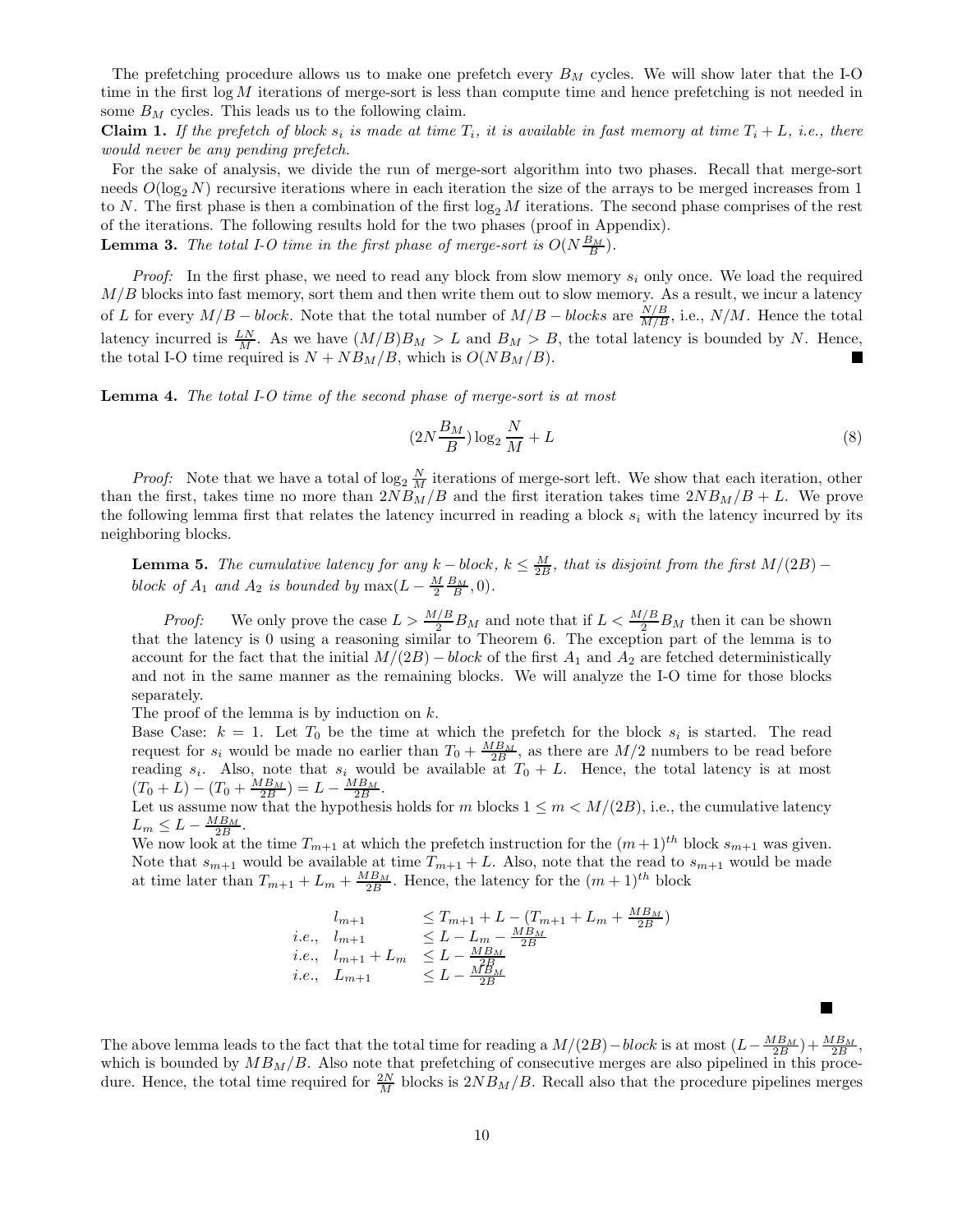from consecutive iterations as well and hence the  $\log_2 \frac{N}{M}$  iterations would take time  $2NB_M/B \log_2 \frac{N}{M}$ . However, since the two phases are not pipelined, the first  $M/B - block$  of the first  $A_1$  and  $A_2$  would suffer latency of L instead of  $L - \frac{MB_M}{2B}$ . The total time to be accounted for these blocks would then be  $L + 2\frac{MB_M}{2B}$  instead of  $2MB_M/B$  and hence the additional latency between the two phases would be L. Hence, we get the bound of  $2N(B_M/B)\log_2\frac{N}{M}+L$  for the second phase.

#### End of Lemma 4

Since we have not changed the merge-sort algorithm, the number of comparisons in merge-sort remain  $O(N \log N)$ . Also, the I-O time is the sum of the I-O time of both the phases, i.e.,  $O(NB_M/B) + 2N(B_M/B) \log_2 \frac{N}{M} + L$ . Since the second phase is required only if  $N \ge 2M$ , we have the I-O time bound of  $O(N\frac{B_M}{B} \log \frac{N}{M})$ . Hence, the total time is bounded by  $O(\frac{B_M}{B} N \log N)$ . Thus, we have the following theorem.

**Theorem 9.** The total time required to sort N numbers using 2-way merge sort in the prefetch model is  $O(\frac{B_M}{B} \cdot \frac{B_M}{B})$  $N \log N$ ).

#### 4.3 Randomized Merge Sort with Prediction Sequence Balancing

Although the two way mergesort has  $\Theta(N \log N)$  running time, it does performs more passes than an I-O optimal algorithm. It is easy to verify that the standard  $M/B$ -way Merge Sort  $[?]$  is unable to hide the latency for most blocks because an adversary may force it to prefetch blocks out of order of their use. Since it has only constant memory available per run (as opposed to 2-way Merge Sort that had  $M/2$  memory available), it can hide latency only for a constant fraction of blocks. The strategy of using a prediction sequence [?] used for parallel disks works either for small N  $(N/B < M)$  or requires the complication of forming large meta-blocks a priori, which additionally increases the constants. Similarly, Columnsort algorithm [?] uses some novel techniques to ensure that data access is deterministic but makes the assumption that  $N < (M/p)^{3/2}$ . Hence, even though it can be shown to be prefetch-efficient, the algorithm is not defined for large  $N$ .

We also pursue the idea that if an algorithm A could predict the order in which blocks are needed in any merge phase of the merge sort algorithm, A would be prefetch efficient, i.e., A would take  $O(kB<sub>M</sub>)$  time to perform k I-Os. We use the simple idea that an  $O(M)$  sample of prediction sequence is sufficient for predicting, with high probability, the order in which blocks are needed, if the prediction sequence is balanced across all the runs being merged and the input is randomized. Hence, the technique is in some sense, a refinement of balancing prefetched data, the difference being that instead of balancing data over runs (as in Sec. 4.2), we now balance the prediction sequence across runs. Note that if we prefetch blocks in exactly the order that they are needed in memory, the I-O time for reading k blocks would be  $kB_M + L$ , i.e., the algorithm would be prefetch efficient. We describe the optimal  $M/B$ -way merge sort (optimalSort) algorithm in Fig. 2.

| Algorithm optimalSort                                                                |
|--------------------------------------------------------------------------------------|
| Randomize the input                                                                  |
| Divide the input into runs of size $M$ and sort each run independently               |
| for $runSize = M$ to $N/M$ do                                                        |
| While runs of length runSize exist                                                   |
| Pick $cM/B$ runs of length $runSize$                                                 |
| Read every such run and create a prediction sequence that has an entry for the last  |
| record of every block of that run and the first entry of the first block of that run |
| Load one block of each of the prediction sequences                                   |
| Sort the prediction sequence by record value                                         |
| Prefetch the blocks from different runs in the order of this sequence                |
| (If an entry in the order belongs to run i we get the next block of run i)           |
| Ensure the the prediction sequence has a block for every run at all times            |
| Merge the $M/B$ runs into a single run                                               |
| end-while                                                                            |
| end-for                                                                              |
|                                                                                      |

Figure 2: I-O Optimal Merge Sort Algorithm

We present a simple randomization technique and show that *optimalSort* prefetches most of the blocks efficiently with high probability.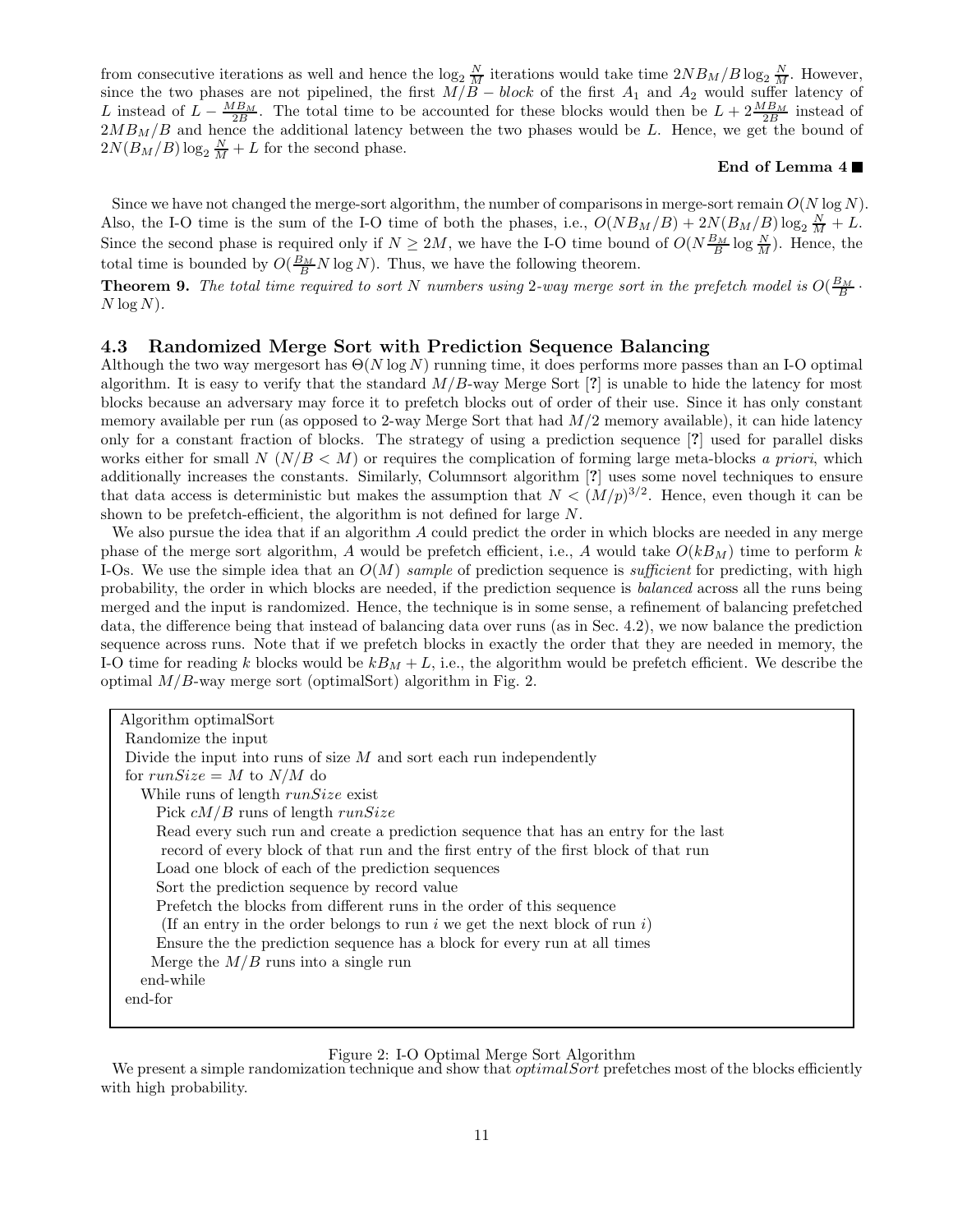Theorem 10. *optimalSort sorts N records in an I-O time of* 

$$
O\left(\frac{N\log(1+N/B)}{\log(1+M/B)}\frac{B_M}{B}\right) \tag{9}
$$

*Proof:* We now show that the algorithm *optimalSort* is able to prefetch most of the blocks efficiently. As a result, we will show that the expected running time of the algorithm matches the lower bound of sorting. The crux of our argument is based on the two important properties of our algorithm.

- The input is randomized. Hence, every record has equal likelihood of being present in any of the  $k$  runs being merged.
- The prediction sequence can predict  $MB$  elements that are likely to be needed. Hence, with high probability the prediction sequence could predict at least the next  $M$  elements.

To start with, we assume that the first property holds and work out the probability that the prediction sequence does not contain an entry for a block that is amongst the next  $M/B$  blocks needed for merging. This probability represents the likelihood that a block does not get prefetched ahead of actual use (i.e. has to suffer a latency) because of the following observations: (i) All blocks that have an entry in the prediction sequence are fetched in the order that they are needed by the sorting algorithm. (ii) If  $M/B$  blocks are prefetched in the same order as their actual use, then the total I-O time for these prefetches is  $O(\frac{MB_M}{B})$  (proof of Lemma 1). Hence, we calculate the probability that the prediction sequence fails to predict a block that is amongst the next  $M/B$ blocks required.

At any point during any merge phase of the merge sort, let  $r_i$  be the record with the smallest value. Consider the next M records in order of the record value that are present in the  $k$  partitions that are being merged in the current merge phase. The probability that a record i is in any sequence j (of the k sequences) is  $1/k$ . Also, the expected number of records in each sequence is  $M/k$ . Moreover, the probability that any sequence has  $MB/k$  or more of these M records is bounded by

$$
{}^{M}C_{\frac{MB}{k}}\left(\frac{1}{k}\right)^{\frac{MB}{k}}\tag{10}
$$

$$
= \frac{M...M-c}{c!} \frac{c^c}{(MB)^c} \quad \text{substituting MB/k} = c \tag{11}
$$

$$
\leq \frac{M^c}{c!} \frac{c^c}{(MB)^c} \tag{12}
$$

$$
=\frac{(c/B)^c}{c!} \tag{13}
$$

The above probability reduces to  $O(\frac{1}{(B/e)^{B^2}B})$  by substituting  $k = M/B$  and using Stirling approximation for c.

Note that the prediction sequence fails to prefetch a block in the correct order only if the last record of the earlier block is not present in the prediction sequence. At any give time, the prediction sequence is  $M/k$  blocks ahead of the current merge computation for any of the  $k$  merge sequences. Hence, the above probability equals the probability that the prediction sequence would fail. In such a case, the algorithm suffers a latency of L. For all other time, the algorithm would take I-O time of  $B_M$  for each block. Hence, the expected I-O time for the algorithm is given by

$$
\frac{N\log(1+N/B)B_M}{B\log(1+M/B)}(1+\frac{L}{(B/e)^{B^2}B})
$$
\n(14)

Since the probability term decays super exponentially with  $B$ , the above term may be approximated simply by

$$
\frac{N\log(1+N/B)B_M}{B\log(1+M/B)}
$$
\n(15)

Note that this is the optimal I-O time for sorting.

=

Randomization Technique: We now present a simple randomization method that ensures the following. In any merge phase of sorting that merges  $k$  runs, every element has equal likelihood of being present in any of the  $k$  runs.

The randomization works as follows. We make a complete pass over the data and divide it into  $M/B$  runs. This division is done in the following manner. We read M records and for each record, randomly assign it to one of the  $M/B$  divisions. We then write out those divisions that have more than  $B/2$  elements. This ensures that we write back at least  $B/2$  (i.e.  $O(B)$ ) elements per write on an average. We then read as many elements that have been written out and again assign them randomly into any of the  $M/B$  divisions. It is also easy to see that the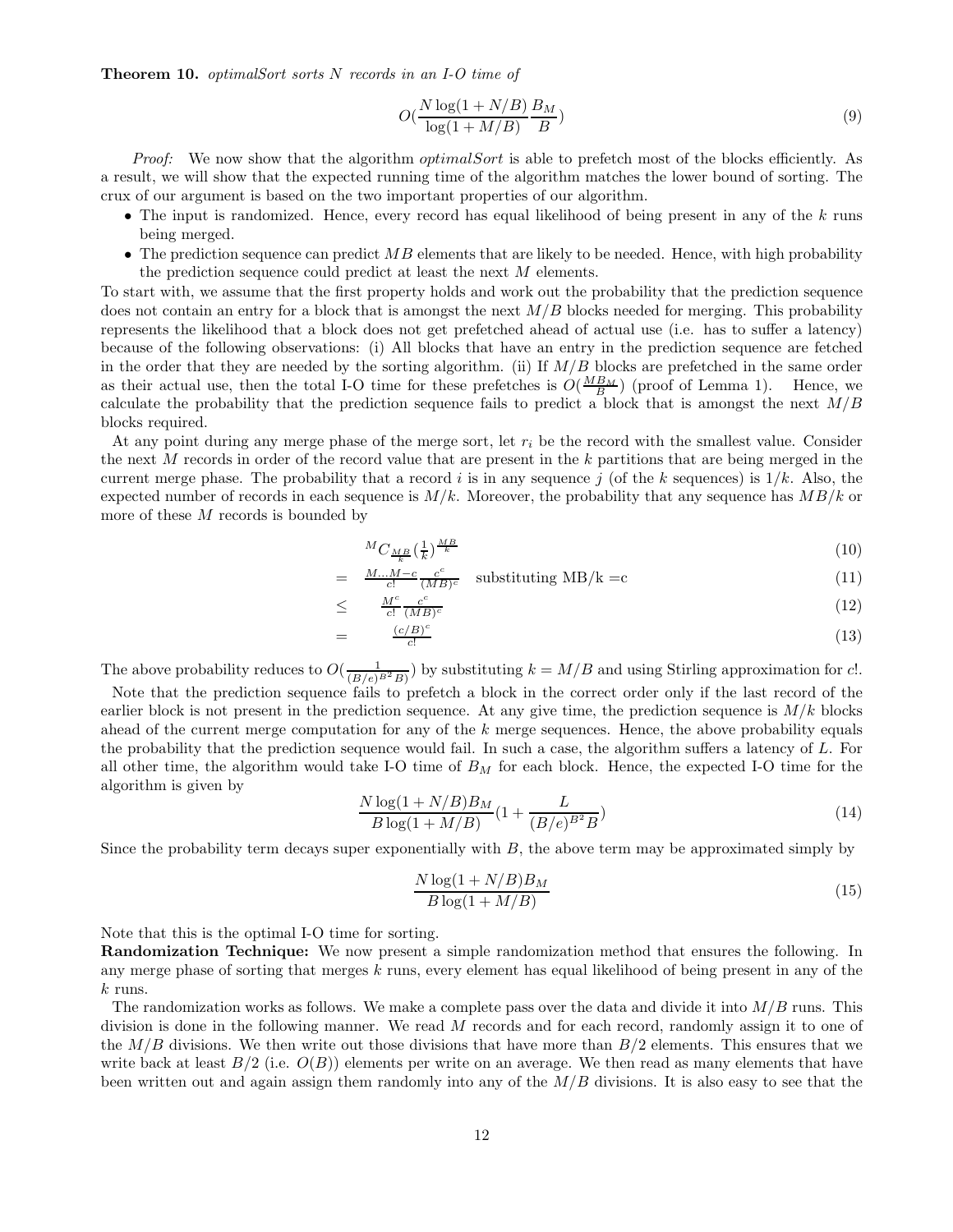number of elements written back are at least  $M/2$ , i.e.,  $O(M)$  (the number of elements that belong to sequences with less than  $B/2$  elements can be at most  $M/2$ . Hence, we can prefetch  $O(M)$  records at the end of a write phase. We repeat the above steps until there are no records left to read and then write out the records left in internal memory to the external memory (i.e divisions with less than B/2 elements). Once we have divided the input into  $M/B$  runs, we recurse over the runs (i.e. subdivide them further into  $M/B$  runs). This is repeated until each run has no more than  $M$  elements. It is easy to see that the sequence of reads are known a priori and the algorithm is sequence preserving. Also, the expected number of I-Os are  $O(\frac{N \log(1+N/B)}{B \log(1+M/B)})$  $\frac{N \log(1+N/B)}{B \log(1+M/B)}$ . Since the algorithm is sequence preserving, the total I-O time for the algorithm is  $O(\frac{N \log(1+N/B)}{B \log(1+M/B)} B_M)$  which is subsumed in the time for sorting. We also note that the above randomization could be modified to ensure that the number of I-Os are exactly the same as the expected number. This is done by assigning elements to divisions that only have less than B elements in the innermost loop of the randomization algorithm.

## 5 Experimental Results

We conducted a large number of experiments to study the relative performance of algorithms optimal in traditional I-O models ([?]) but prefetch-unaware as compared to algorithms that are prefetch-efficient. Matrix transpose and merge sort were used as sample problems to demonstrate the importance of incorporating prefetching when designing the algorithms. Matrix transpose represents the class of problems where the prefetch-optimal algorithm is derived from the optimal algorithm in the I-O model by finding a prefetch-efficient ordering, whereas, the standard  $M/B$ -way merge sort does not lead to any prefetch-efficient ordering and other algorithms (e.g. 2-way sort with dynamic rebalancing) need to be devised in prefetch model. We use the disksim simulation environment

| Full<br>Seek<br>Strobe | Kot.<br>Speed | <i>J</i> apacity  | $\overline{\phantom{0}}$<br>Tracks | $\mathbf{\Gamma}$<br>Blocks<br>Disk<br>Per | N      | Readahead<br>Maximum |
|------------------------|---------------|-------------------|------------------------------------|--------------------------------------------|--------|----------------------|
| 16.107<br>$\rm ms$     | 10033RPM      | $5.59\mathrm{GB}$ | 6580                               | 8887200                                    | 640000 | 282                  |

Table 1: Seagate Cheetah4LP Disk Parameters

to study the performance of various algorithms [?]. Disksim has been used in a large number of studies and approximates the behavior of a modern disk closely. We chose the disk model of *Seagate cheetah4LP* disk that has been validated against the real disk and matches its average response time to within 0.8%. Seagate Cheetah4LP supports sequential prefetching using readahead buffers.  $C - SCAN$  was chosen as the scheduling algorithm since SCAN and its variants are the most common scheduling algorithms used in practice. The configuration parameters are presented in Table 1.



Figure 3: Performance of (a) Prefetch-efficient and (b) Random Matrix Transpose with increasing M/B (Note that scales are different)

We performed three sets of experiments with the optimal I-O model matrix transpose. In the first set, prefetching was disabled and the algorithm picked the  $B \times B$  sub-matrices in a random order. For the second set, the same algorithm was run with prefetching enabled. In the third set, the algorithm had a prefetch-efficient order (i.e. it was aware of the prefetching order and read the sub-matrices to match this order). We found that the first two sets showed no statistical difference with the second set performing marginally better in a few cases. Hence, we report only the second and third set of experiments. One may note that the random ordering of sub-matrices (Set 2), even though optimal in traditional I-O models ([?]), is not implemented in practice. We use such an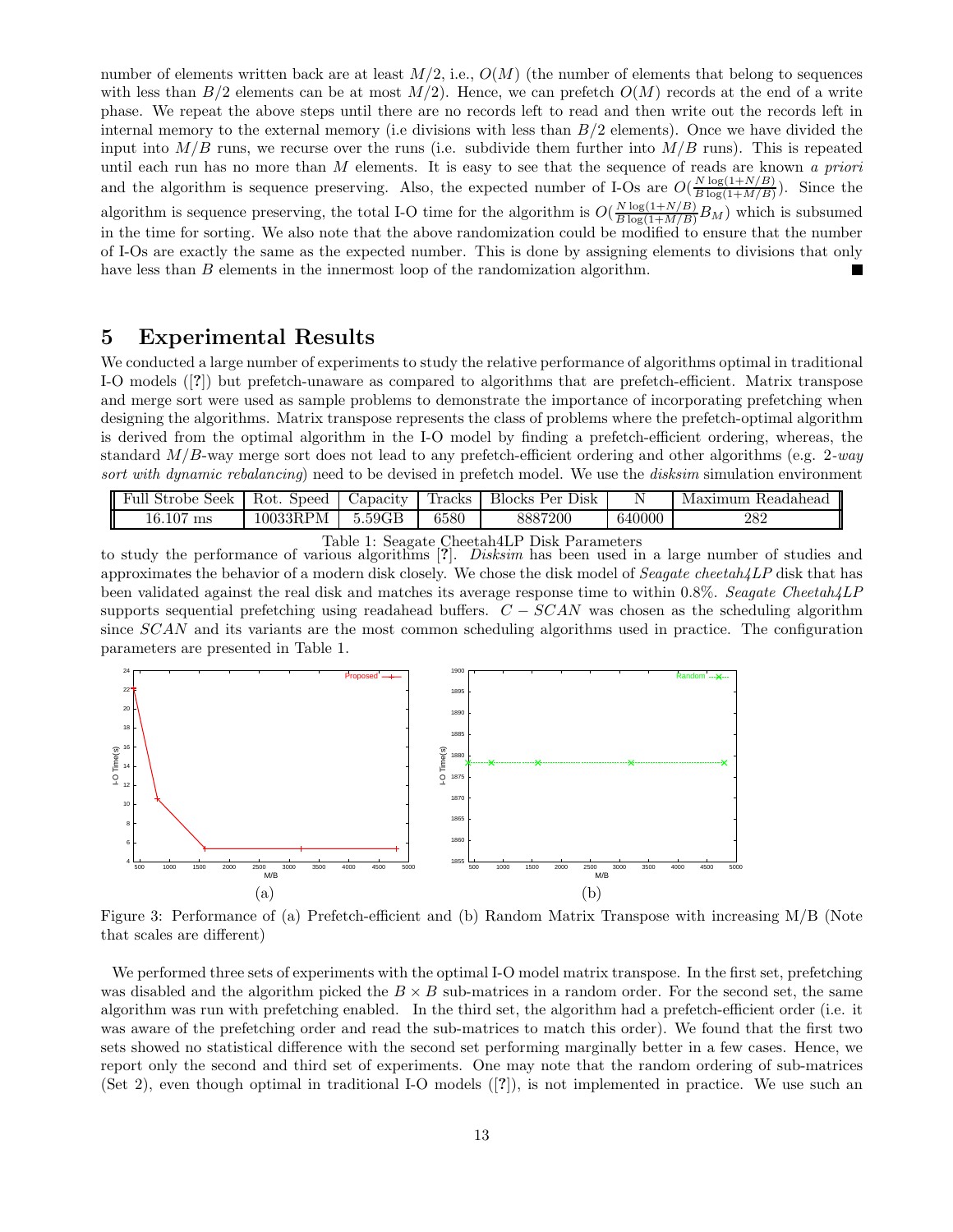

Figure 4: Performance of (a) 2-way and (b) M/B-way Mergesort with increasing M/B

ordering to demonstrate the inability of I-O models to differentiate between algorithms that have very different I-O times on real systems. Note that the I-O model predicts the running time of all the 3 sets as the running time of second set but it is clear (Fig. 3) that prefetch-efficiency makes a huge difference in performance. In fact, the performance improvement (ratio of Prefetch-Unaware disk I-O time to prefetch-efficient disk I-O time) is fairly close to the maximum achievable theoretically for this disk. The disk can prefetch up to 282 blocks ahead and hence the performance improvement due to prefetching alone is bounded by 282. However, random block accesses not only leads to more disk accesses but the cost of each disk access is also higher. We looked at the logs generated by  $DISKSIM$  and noticed that average positioning time for random block accesses is higher than that for prefetched access. Hence, we notice that the performance improvement even exceeds the bound of 282 for large m. One may also note that prefetch-unaware algorithms (Fig. 3 (b)) fails to improve the performance with additional memory since they do not use it for prefetching, whereas we use it to hide the latency of more blocks.

To evaluate the impact of prefetching on sorting, we studied the  $M/B$ -way mergesort that is optimal in the number of I-Os ([?]) but oblivious to prefetching. We compared it with the performance of our proposed 2-way mergesort that *dynamically rebalances data* and the standard 2-way mergesort. Prefetching was enabled for all the three algorithms. As a control experiment, we ran a *prefetch-disabled 2-way mergesort* (2-way sort with prefetching disabled). We observed that both the prefetch-enabled 2-way mergesorts comprehensively outperforms the  $M/B$ way mergesort (Fig. 4). Note that the performance improvement for sorting does not approach the bound of 282. This is because 2-way mergesort performs more I-Os than the  $M/B$ -way mergesort. For the chosen value of parameters, a 2-way mergesort performs about 10 times more I-Os than  $M/B$ -way mergesort (evident from I-O time of Prefetch-disabled 2-way mergesort (Fig. 4(b)) as well). Hence, even though a 2-way mergesort has to perform a much larger number of I-Os, prefetching is not only able to compensate for it but allows it to outperform the prefetch-unaware algorithm by a significant margin. We also noticed that the average positioning time for disk access for the algorithms are almost same. Hence, prefetching alone attributes for the performance improvement of the 2−way sorting algorithm. We note that even the standard 2-way mergesort approaches the behavior of the *rebalanced sort* we propose and comprehensively outperforms the  $M/B$ -way mergesort. This is attributed to the fact that the simple 2-way mergesort naturally uses the sequential prefetching present in disks due to readahead caches. This may be an explanation as to why the naturally prefetch-efficient standard 2-way mergesort performs better than the more sophisticated prefetch-unaware  $M/B$ -way mergesort on many real systems.

## 6 Limited Prefetching

In the earlier sections we had assumed that there are no limitations on prefetching. The assumption keeps the model simple but is not consistent with existing architectures. To account for the fact that there are a limited number of prefetch buffers available, we enhance the prefetch model as follows to get a *limited prefetch model*. We denote by  $P_B$  the number of blocks that can be prefetched, where  $P_B \leq M/B$ . A block  $s_i$  is kept in the prefetch buffer until there is a read request for  $s_i$ , at which time the buffer is released and the block is available in fast memory.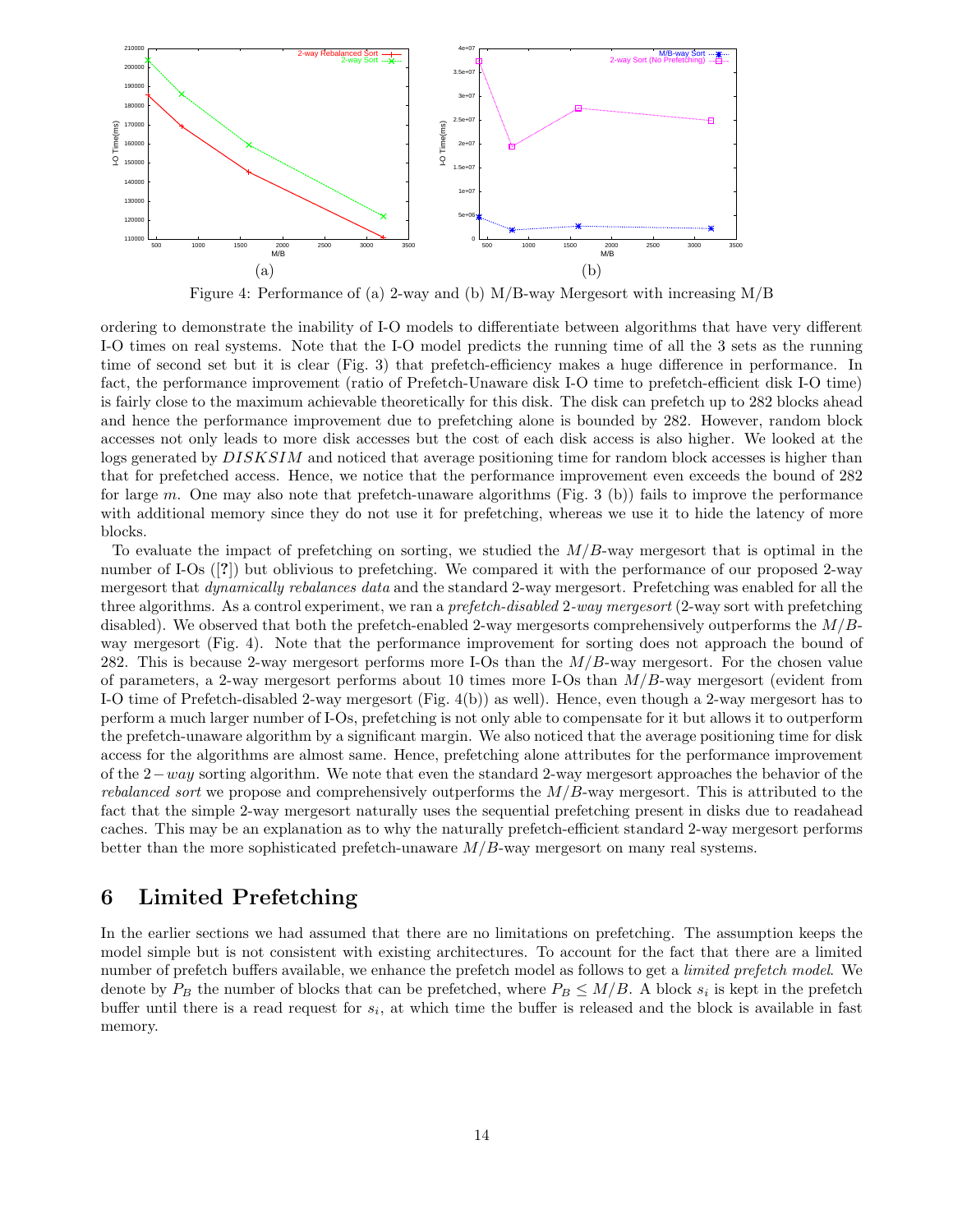#### 6.1 Lower Bounds in the Limited Prefetch Model

We consider the following two cases: (i)  $L < P_B B_M$  and (ii)  $L > P_B B_M$ .

Let us assume that A is an optimal algorithm (exact optimal) that performs  $k$  I-O in some sequence S. We divide the sequence into  $(k/P_B)$   $P_B - blocks$ . It is easy to see that the following Lemma holds.

**Lemma 6.** If a block  $s_i$ , s.t.  $s_i$  is the first block of the j<sup>th</sup>  $P_B - block$ , is read at time T, then the first block  $s_m$ of the  $(j+1)^{th}$   $P_B$  – block would be available at time no earlier than  $T + L$ .

*Proof:* The proof is immediate from the fact that there are only  $P_B$  prefetch buffers available and the prefetch of  $s_m$  can be started only after the prefetch buffer used by  $s_i$  is freed. Since that time is T,  $s_m$  will be available only at time  $T + L$  or later.

Hence, the time to read any  $P_B - block$ , other than the first  $P_B - block$ , is given by  $\max\{L, P_B B_M\}$ . The lemma yields the following general theorem for I-O time.

**Theorem 11.** For any algorithm A that needs k I-Os,  $kB_M > L$ , the total I-O time needed is  $\Omega(\max\{\frac{L}{P_B B_M}, 1\} k B_M)$ .

The bounds for the specific problems under consideration can be obtained by attaching a multiplicative factor of max $\{\frac{L}{P_B B_M}, 1\}$  to the bounds of Theorems  $(1, 2, 3)$ .

#### 6.2 Running Time in the Limited Prefetch Model

#### 6.2.1 Straight Line Algorithms

Case (i): $L < P_B B_M$ 

Consider the proof for Theorem 6 and assume that  $M = P_B B_M$ . The implicit assumption in the proof is  $M = P_B B_M$  and we also need the fact that  $M > L$ . Since  $P_B B_M > L$ , the assumption still holds good and the theorem holds. Similarly, the corollaries of the theorem hold as well. As a result, all the algorithms that are based on Theorem 6 or its corollaries have identical bounds as shown with unlimited prefetching.

Case (ii):  $L > P_B B_M$ 

This is the more interesting case. We restate Lemma 2 and note that the same proof holds in this setting as well.

Lemma 7. For any I-O optimal sequence-preserving straight-line algorithm A, there exists a sequence-preserving algorithm  $A'$  such that if a write of block  $s_i$  of slow memory is made at time t, the read to block  $s_i$  of slow memory is made after at least M/B block I-Os. Also, A′ performs no more I-Os than A and hence is also I-O optimal.

For simplicity we assume that  $P_B$  divides  $M/B$ . The time to read a  $M/B - block$  other than the first is given by max $\{L\frac{M/B}{P_P}$  $\frac{M/B}{P_B}, \frac{M_B}{P_B}P_B B_M$ . Hence, the total time to read k blocks,  $kB_M > L$ , is given by  $kB_M \max\{\frac{L}{P_B B_M}, 1\}$ , which matches the lower bound given by Theorem 11, i.e.,

**Theorem 12.** A sequence preserving straight line algorithm that uses k I-Os takes total I-O time

$$
\Theta(kB_M \max\{\frac{L}{P_B B_M}, 1\})\tag{16}
$$

Along the lines of Theorem 6, Theorem 12 has the following corollaries.

**Corollary 4.** A sequence of k pre-determined reads,  $k \geq M/B$ , takes time  $O(kB_M \max\{\frac{L}{P_B B_M}, 1\})$ .

**Corollary 5.** A sequence of k pre-determined reads and writes,  $k \geq M/B$ , such that no writes follow reads, i.e., there does not exist a pair  $I_1, I_2 \in \{I^{w,i}, I^{r,i}\}$ s.t. $I_1 < I_2$  for some i, takes time  $O(kB_M \max\{\frac{L}{P_B B_M}, 1\})$ .

Applying Theorem 12 and its corollaries for the different problems, we get the following theorem.

**Theorem 13.** The total time needed to permute  $N$  records is

$$
\Theta(\max\{\frac{L}{P_B B_M}, 1\} \min\{NB_M, \frac{N \log(1 + N/B)}{\log(1 + M/B)} \frac{B_M}{B}\})
$$
\n(17)

Tight bounds for other straight line algorithms discussed earlier can be obtained similarly.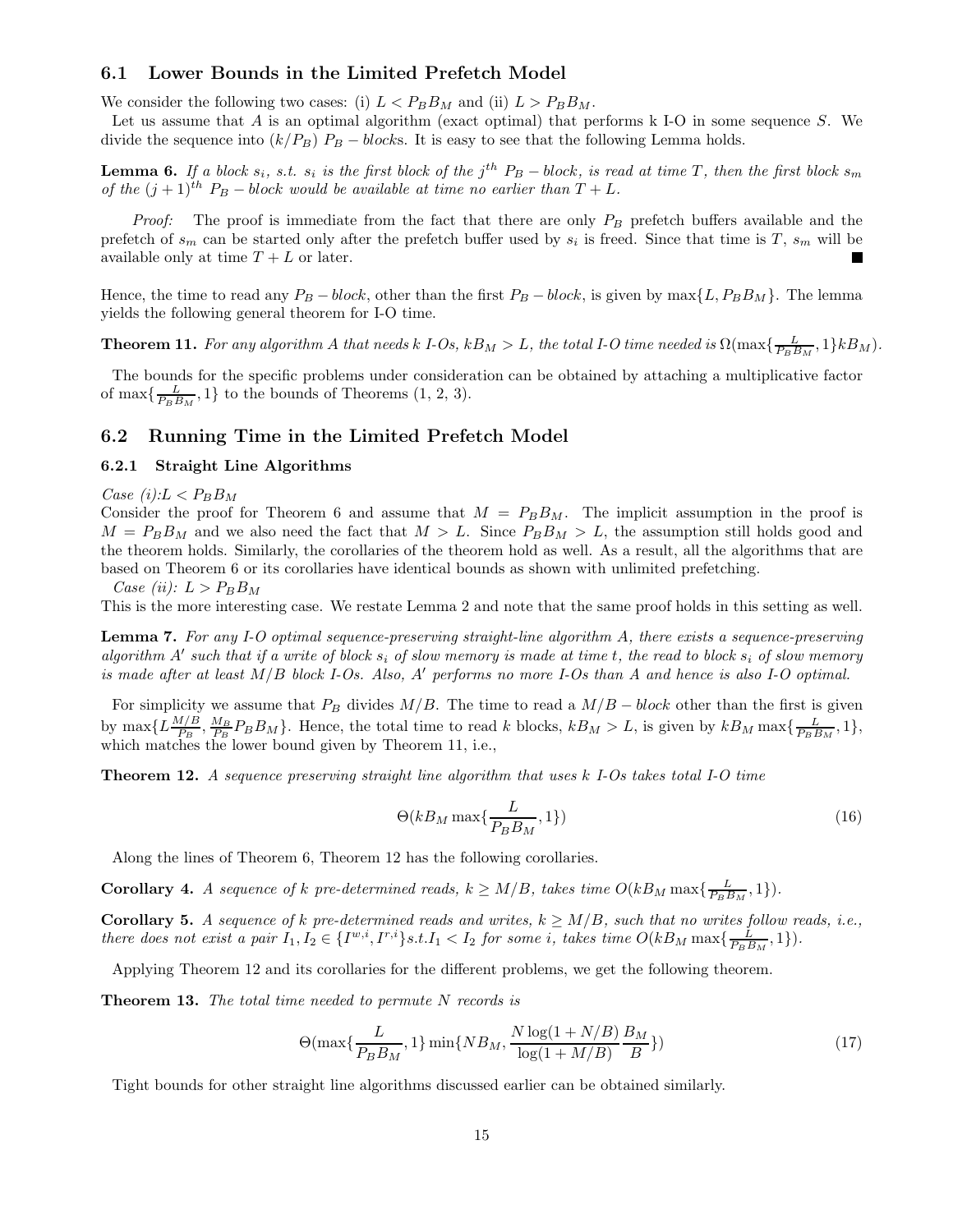#### 6.2.2 Merge Sort

For the 2-way merge sort algorithm, we do the following. We assume that  $M = P_B B_M$ . Since the first phase of the merge-sort has straight line I-O and reads every block only once, it is sequence preserving. Hence, the total time for the first phase is

$$
O(\frac{N}{B}B_M \max\{\frac{L}{P_B B_M}, 1\})
$$
\n(18)

Also  $P_B = M/B$ , by our assumption. Also, we have the following lemma on exactly the same lines as Lemma 5.

**Lemma 8.** The cumulative latency for any  $k - block$ ,  $k \leq \frac{M}{2B}$ , that is disjoint from the first  $M/(2B) - block$  of  $A_1$  and  $A_2$  is bounded by  $\max(L-\frac{M}{2}\frac{B_M}{B},0)$ .

*Proof:* We only prove the case  $L > \frac{M/B}{2}B_M$  and note that if  $L < \frac{M/B}{2}B_M$  then it can be shown that the latency is 0 using a reasoning similar to Theorem 6. The exception part of the lemma is to account for the fact that the initial  $M/(2B) - block$  of the first  $A_1$  and  $A_2$  are fetched deterministically and not in the same manner as the remaining blocks. We will analyze the I-O time for those blocks separately.

The proof of the lemma is by induction on k.

Base Case:  $k = 1$ . Let  $T_0$  be the time at which the prefetch for the block  $s_i$  is started. The read request for  $s_i$ would be made no earlier than  $T_0 + \frac{MB_M}{2B}$ , as there are  $M/2$  numbers to be read before reading  $s_i$ . Also, note would be made no cannot man  $T_0 + \frac{2B}{2B}$ , as there are  $M/2$  numbers to be read before reading  $s_i$ . Also, not that  $s_i$  would be available at  $T_0 + L$ . Hence, the total latency is at most  $(T_0 + L) - (T_0 + \frac{MB_M}{2B}) = L - \frac{MB_M$ Let us assume now that the hypothesis holds for m blocks  $1 \leq m \lt M/(2B)$ , i.e., the cumulative latency  $L_m \leq L - \frac{MB_M}{2B}$ .

We now look at the time  $T_{m+1}$  at which the prefetch instruction for the  $(m+1)^{th}$  block  $s_{m+1}$  was given. Note that  $s_{m+1}$  would be available at time  $T_{m+1} + L$ . Also, note that the read to  $s_{m+1}$  would be made at time later than  $T_{m+1} + L_m + \frac{MB_M}{2B}$ . Hence, the latency for the  $(m+1)^{th}$  block

$$
l_{m+1} \leq T_{m+1} + L - (T_{m+1} + L_m + \frac{MB_M}{2B})
$$
  
i.e.,  $l_{m+1} \leq L - L_m - \frac{MB_M}{2B}$   
i.e.,  $l_{m+1} + L_m \leq L - \frac{MB_M}{2B}$   
i.e.,  $L_{m+1} \leq L - \frac{MB_M}{2B}$ 

Hence, for the second phase, the following lemma holds.

**Lemma 9.** The cumulative latency of any  $P_B/2$  – block is bounded by  $L - (P_B/2)B_M$ .

The total time to read  $(2N/P_B)$   $P_B/2 - blocks$  is then given by

$$
2N/P_B(L - (P_B/2)B_M) \tag{19}
$$

Straightforward counting along the lines of the proof of Theorem 9 then yields the following theorem.

**Theorem 14.** The total time needed to sort  $N$  numbers using 2-way merge sort in a limited associativity model is  $O(N \log N \max\{1, \frac{L}{P_B B_M}\}).$ 

## 7 Prefetching with limited streams

Throughout this work, we have worked under the assumption that we can start as many streams as we need and the prefetcher would still be able to prefetch accordingly. However, in real systems, the prefetcher can only support a constant number of streams (typically 8 or 16). We now analyze our algorithm in the light of this restriction. We define s as the number of streams that the prefetcher can support. We first have the following results on the lines of Theorem 6.

Theorem 15. Any sequence-preserving straight-line algorithm that accesses s or less streams and uses k I-Os has an equivalent algorithm that takes I-O time  $O(L + kB_M)$ .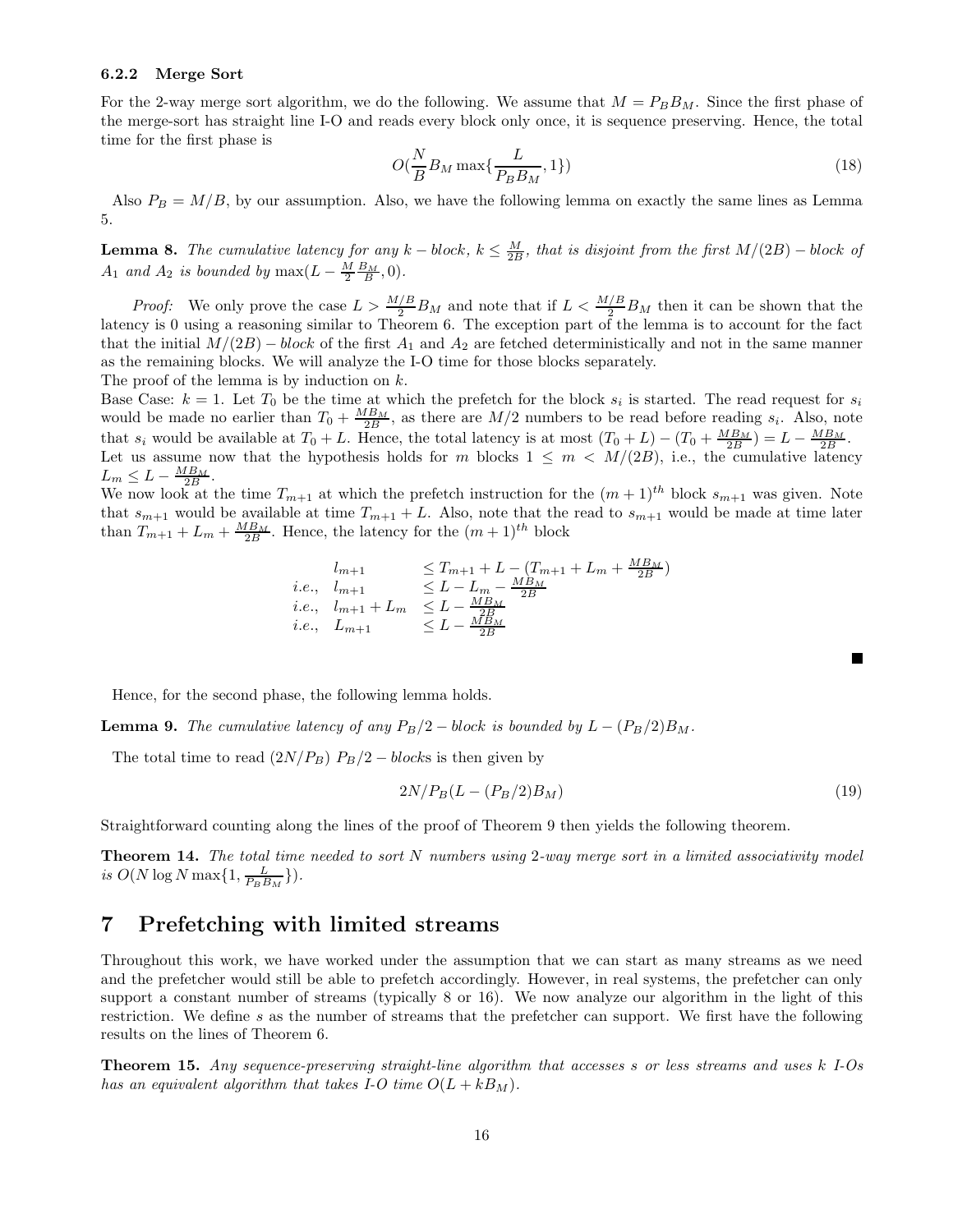Recapitulate that the matrix transpose algorithm uses B streams. Hence, if  $B \leq s$ , the result for matrix transpose holds directly. If  $B > s$ , then the same algorithm would run in  $O(N/B)B<sub>M</sub>[B/s]$ . This simplifies to  $O(N/s)B_M$  if  $B = xs$  for some  $x \in \mathbb{N}$ . Consider a slight modification of the matrix transpose algorithm where we read  $M/B$  records of a row at a time. We then read  $M/B$  records of the next row until the memory is full. Note that this would take time  $O(B(L + M/B^2B_M))$  to read  $M/B$  blocks. It yields the same  $NB_M/B$  bound if  $c(M/B)B_M > LB$ , for some constant c, which is typically the case in many architectures. In the case of sorting, if  $s \geq 2$  (which is typically the case), the results hold without any modification to our algorithm.

We now consider the more difficult cases where we access more than a constant number of sequences. We discuss the case of permutation in a way such that all the other algorithms accessing  $M/B$  sequences are also covered. As seen in our experiments, algorithms that are prefetch efficient typically outperform other algorithms that may require fewer I-Os. A case in point are the 2-way merge sort and the  $M/B$ -way merge sort where the 2 – way merge sort prefetched  $O(\log M/B)$  more I-Os. Using this insight we modify all our algorithms that access  $M/B$ sequences to read s sequences at any given time. This ensures that Theorem 15 holds and we can prove the following result along the lines of Theorem 7.

**Theorem 16.** The total time required to permute  $N$  records is

$$
\Theta(\min\{NB_M, \frac{N\log(1+N/B)}{\log(1+s)}\frac{B_M}{B}\})
$$
\n(20)

## 8 Associativity in the Prefetch Model

Throughout the earlier sections, we have assumed that we have full control over the fast memory. This is true when the fast memory consists of registers. Also, if the fast memory is a cache with high degree of associativity, the algorithms can be directly used.

We now show that even with small associativity  $a$ , the performance of our algorithms do not suffer.

**Definition 6.** We define an algorithm A to be accessing k sequences if A loads data from a set  $I_l$  of k different non-contiguous locations called index locations. Also, all other accesses by A are part of a sequential access from some index location in  $I_l$ .

To recapitulate, the data access pattern of all our algorithms can be divided into the following two categories.

- Accessing 2 sequences: The 2-way merge sort algorithm falls in this category
- Accessing  $M/B$  sequences: The remaining algorithms discussed fall in this category.

We will now show that limited associativity does not increase the running time for the first case. For our algorithms that fall in the second category, we use the technique of [?] to modify them and show that the expected running time does not increase by more than a constant factor.

**Lemma 10.** If  $a > 2$ , there are no conflict misses in reading 2 sequences, where each sequence is stored contiguously in slow memory.

Note that we have not considered the conflict misses incurred because of the cache used in writing out the merged sequence. This is because current architectures support instructions that allow an algorithm to write to a memory location without getting the data into cache [?]. In such a scenario, writing back is independent of cache. However, if that architectural feature is absent, then the Lemma holds for  $a \geq 3$ . The above lemma directly leads us to the following theorem.

**Theorem 17.** In a cache-memory model that supports prefetching, if  $a \geq 2$  then 2-way merge sort takes time  $O(\frac{B_M}{B}N\log N)$ .

For the  $M/B$  case, we first state the technique and results of Mehlhorn and Sanders [?] that can be applied to this case. Mehlhorn and Sanders [?] consider the problem of scanning multiple sequences, where a pointer into each sequence is maintained. An adversary specifies which pointer is to be advanced. They show that by randomizing the starting addresses of the sequences, the number of conflict misses can be kept to  $O(N/B)$ , provided the number of sequences,  $k = O(M/B^{(1+1/a)})$ . The exact constant depends on the degree of associativity. With minor modifications, we obtain the following result.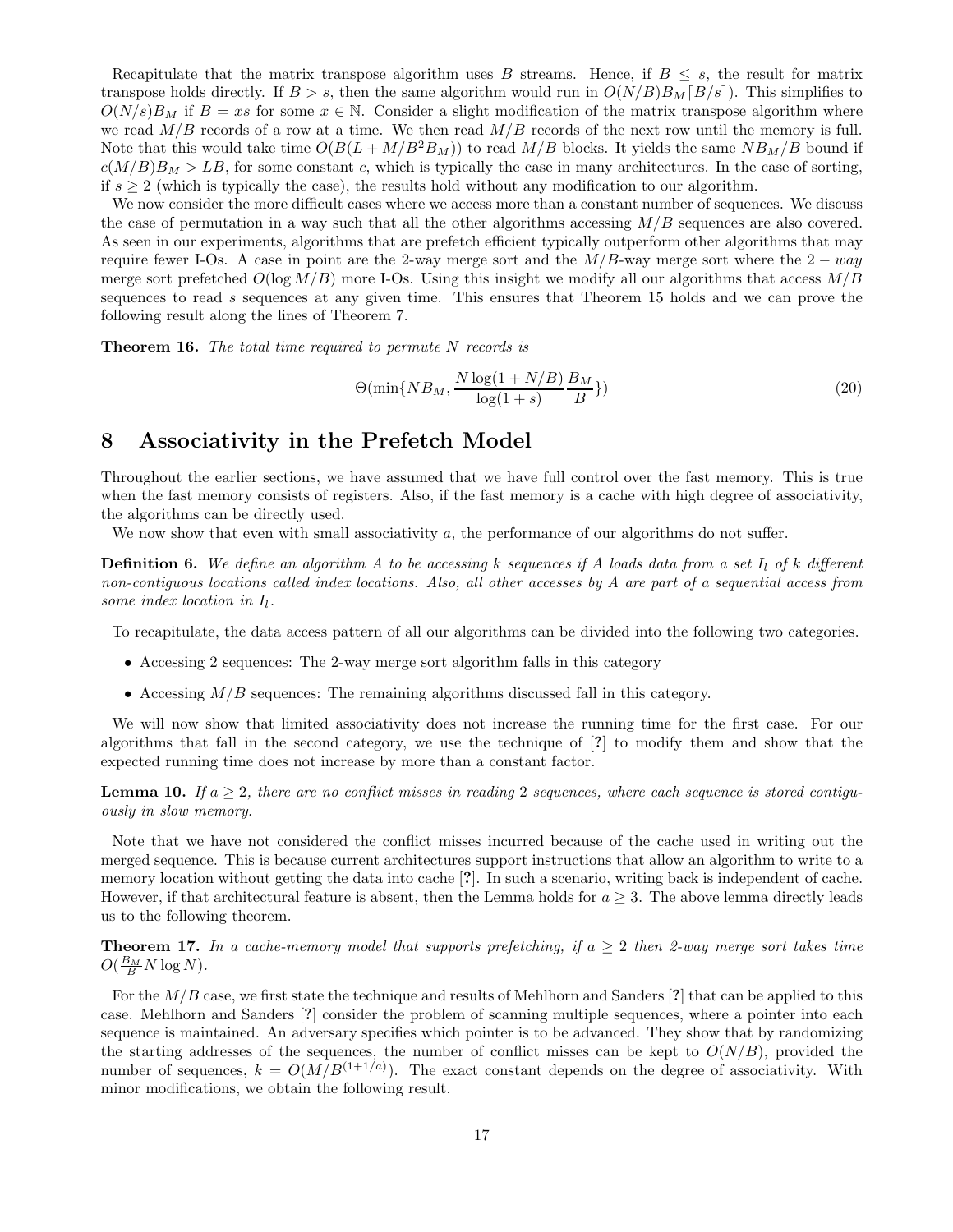**Theorem 18.** If  $(M/B)B_M \geq \frac{LB^{1/a}}{c_1}$  for some constant  $c_1$  and  $M \geq B^{\frac{a+c_2}{a}}$  for some constant  $c_2 > 1$ , then the total time to permute N records is

$$
\Theta(\min\{NB_M, \frac{B_M}{B} \frac{N \log(1 + N/B)}{\log(1 + M/B)}\})\tag{21}
$$

Proof: We argue that the technique of Mehlhorn and Sanders can be applied to our problems by increasing the amount of slow memory and the running time. The only cause for concern is that  $k$  is smaller than  $M/B$  by a factor of  $B^{1/a}$ . We will argue later that this does not increase the running time in most practical scenarios. For now, we look at the modified algorithm that reads at most  $M/B^{(1+1/a)}$  sequences at any time. Note that our algorithms would then use only  $M/B^{1/a}$  amount of memory instead of M. As a consequence, the I-O time per unit of data is given by

$$
\frac{B_M}{B} \max\{1, \frac{LB^{1/a}}{M} \frac{B}{B_M}\}\tag{22}
$$

The above is obtained by arguing that for pre-determined reads, the maximum of L and  $(M/B^{(1+1/a)})B_M$ time is needed for reading  $M/B^{1/a}$  units of data. Hence, the effective time to transfer one unit of data is  $\max\{\frac{B_M}{B}$  $\frac{M/B^{1/a}}{M/B^{1/a}}, \frac{L}{M/B^{1/a}}\}$  instead of  $B_M/B$ , as achieved from Theorem 6 by using the fact that  $k \geq M$ . However, this change in the algorithm ensures that the merge degree  $(k)$  is sufficiently small for Sanders' result  $[?]$  to be applied. Moreover, the following properties hold for the algorithm.

- Only one block per sequence is in fast memory at any time.
- The location of each block in fast memory is known a priori.
- The conflict misses can be worked out a priori for straight-line algorithms.

The first condition implies that we can apply Sanders' result directly. The second and third conditions imply that the sequence of I-Os required (including even those needed because of the conflict misses) are known a priori. Hence, the total I-O time can be computed by computing the number of I-Os required, computing the IO time in the prefetch model from it and then multiplying by the factor given in Eqn. 22. The total running time for permuting using the  $M/B$ -way merge sort is then given by

$$
\frac{B_M}{B} \max\{1, \frac{LB^{1/a}}{M} \frac{B}{B_M}\} O(N \frac{\log N/B - 1/a \log B}{\log M/B - 1/a \log B})
$$
\n(23)

In any practical system, B is usually a small constant and it can be safely assumed that  $M \geq LB^{1/a}$  and  $M \geq B^{\frac{a+c}{a}}$  for some constant  $c > 1$ . Putting these two conditions into Eqn. 23 would give the same bound for permuting as obtained without considering associativity in Eqn. 5.

Note that the naive algorithm for permuting reads only one element of a block. Hence, it never incurs any conflict misses and therefore the bound for the naive algorithm does not change at all. We have only provided the results for permuting with limited associativity and note that algorithms for the other problems that access  $M/B$  sequences can be similarly modified and the corresponding bounds obtained.

#### 9 Discussion

We have presented an I-O model that incorporates prefetching and presented simple algorithms for many common problems that are optimal in this model. We provide insights that relate the prefetch model with the familar PDM model and use them to design an emulation technique to develop algorithms optimal in prefetch model from optimal PDM algorithms. For specific problems, the algorithms presented have similarities with optimal algorithms in the cache-oblivious model as well. A familiar case is Matrix Transposition, where the optimal cacheoblivious algorithm [?] can be made to work in the prefetch model by introducing a base case in the recursion that prefetches all data if the size of the matrix is less than or equal to  $M$ . Note that this makes the algorithm cache-aware but it allows us to prefetch  $O(M)$  data at the same time and hide the latency for  $M/B$  blocks, thus making it prefetch-efficient. Similarly, the cache-oblivious funnelsort algorithm [?] can be made to work optimally in prefetch-model by adding a base case in the recursive merger to use the dynamic rebalancing of data proposed for constant way merging, if the number of runs being merged is a constant. However, usage of the *dynamic*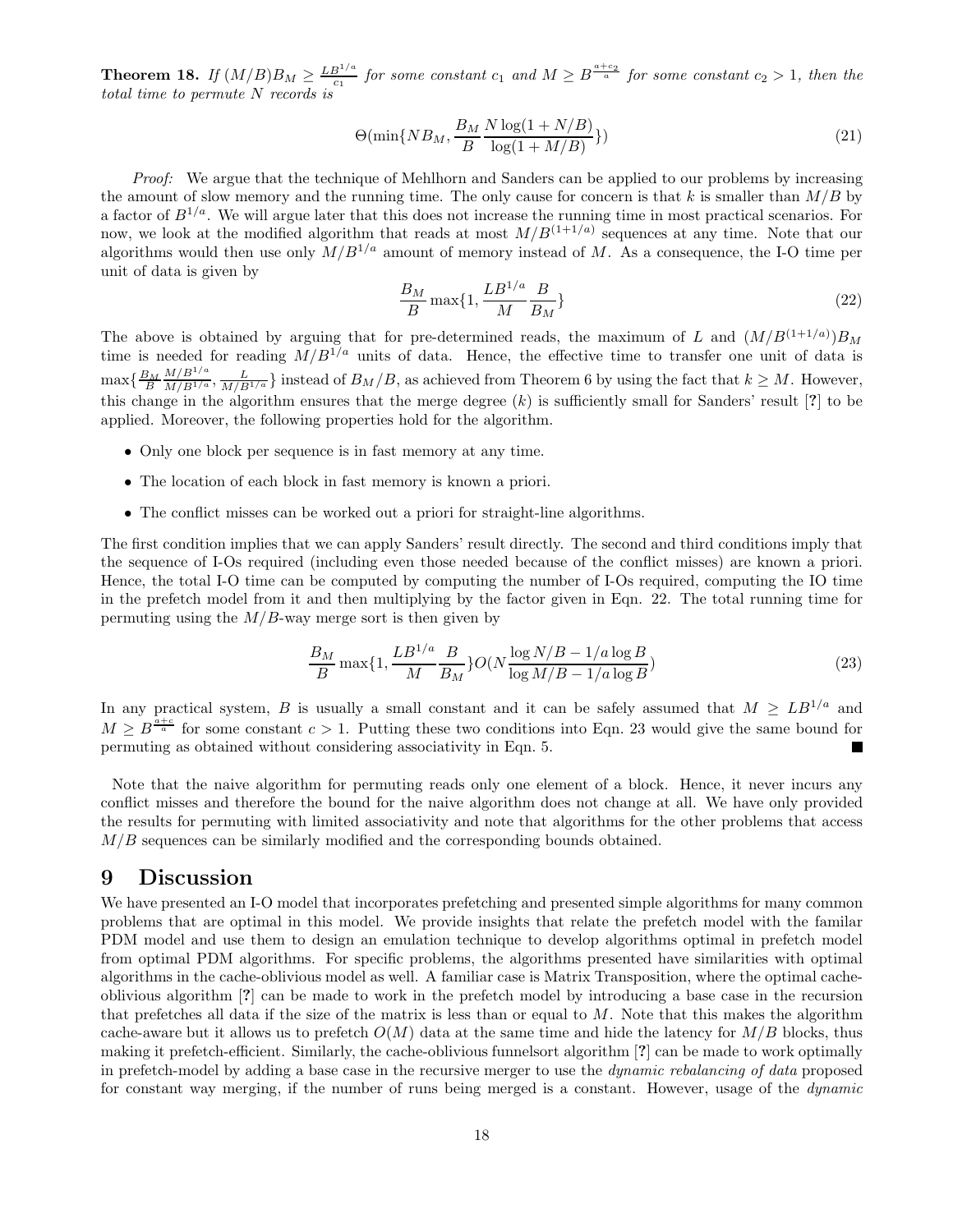rebalancing technique makes the algorithm cache-aware. Whether the two models have any essential similarity or not that can lead to a general emulation technique is still an open problem.

Another important direction of future research is identifying the number of streams s (Sec. 7) supported by the underlying hardware. In a cache-RAM model, an explicit parameter specifies s. In a modern disk, s is lower bounded by the number of readahead cache segments (which is small). However, usage of schedulers like SCAN potentially increases the number of streams since careful use of prefetch instructions by the algorithm may allow SCAN to support multiple prefetch streams in the same cache segment. We believe the number of supported streams s is most important parameter in the extended prefetch model and hence, characterizing s for a modern disk is an interesting direction for future research.

## 10 Acknowledgement

The authors would like to thank Dr. Rahul Garg for valuable discussions on formulation of prefetch model.